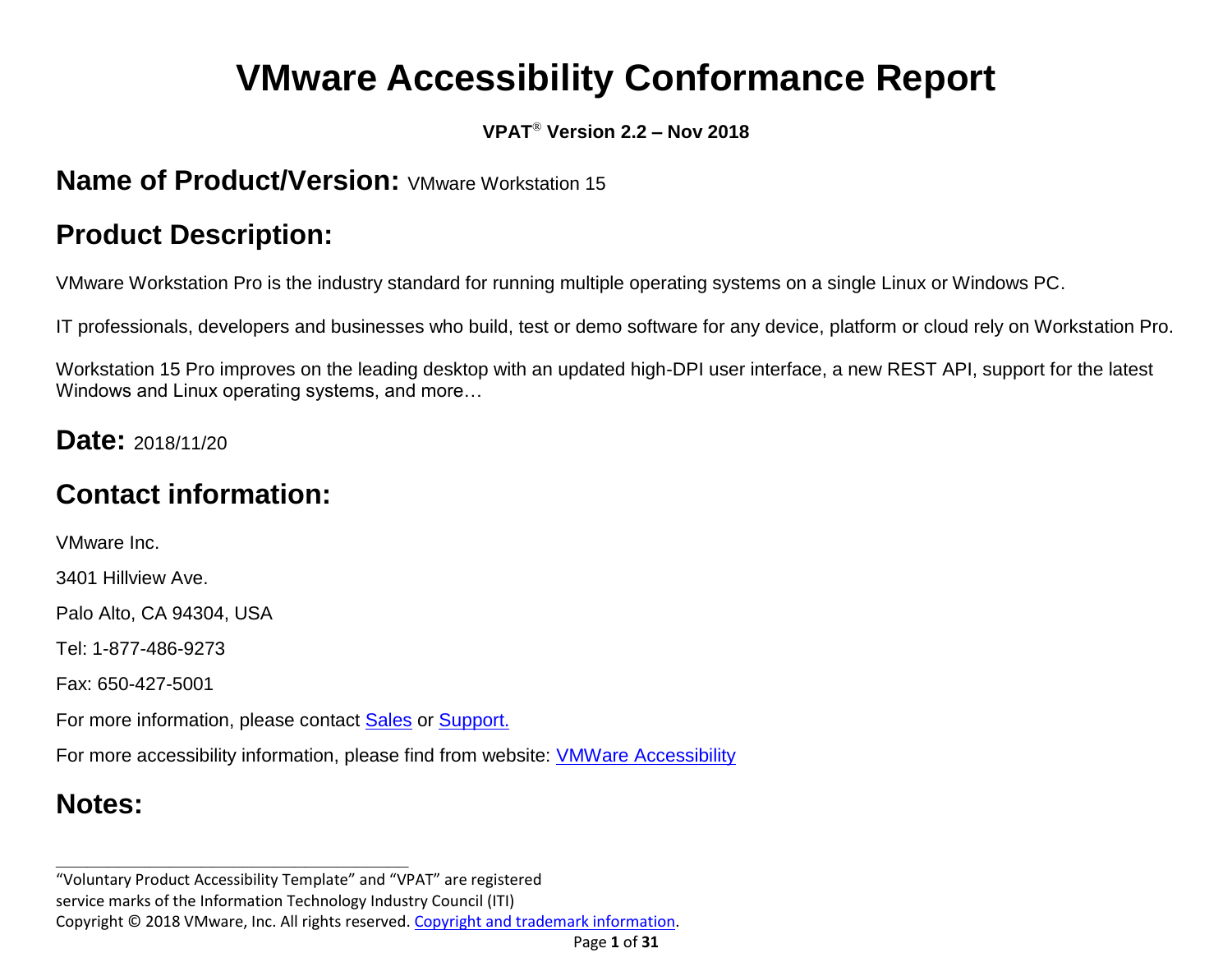Beyondsoft, based on their independent testing of the generally available product version noted, has created this VPAT Report.

#### **Evaluation Methods Used:**

Using the combination methods of third-party automation tools and manual test.

#### **Applicable Standards/Guidelines**

This report covers the degree of conformance for the following accessibility standard/guidelines:

| <b>Standard/Guideline</b>                                                                                                                                                                                                                  | <b>Included In Report</b>                          |
|--------------------------------------------------------------------------------------------------------------------------------------------------------------------------------------------------------------------------------------------|----------------------------------------------------|
| Web Content Accessibility Guidelines 2.0, at http://www.w3.org/TR/2008/REC-<br>WCAG20-20081211/                                                                                                                                            | Level A - Yes<br>Level AA - Yes<br>Level AAA - Yes |
| Revised Section 508 standards as published by the U.S. Access Board in the Federal<br>Register on January 18, 2017<br>Corrections to the ICT Final Rule as published by the US Access Board in the Federal<br>Register on January 22, 2018 | Yes.                                               |
| EN 301 549 Accessibility requirements suitable for public procurement of ICT<br>products and services in Europe, - V1.1.2 (2015-04) at<br>http://mandate376.standards.eu/standard                                                          | Yes                                                |

#### **Terms**

The terms used in the Conformance Level information are defined as follows:

- **Supports**: The functionality of the product has at least one method that meets the criterion without known defects or meets with equivalent facilitation.
- **Partially Supports**: Some functionality of the product does not meet the criterion.
- **Does Not Support**: The majority of product functionality does not meet the criterion.
- **Not Applicable**: The criterion is not relevant to the product.
- **Not Evaluated**: The product has not been evaluated against the criterion. This can be used only in WCAG 2.0 Level AAA.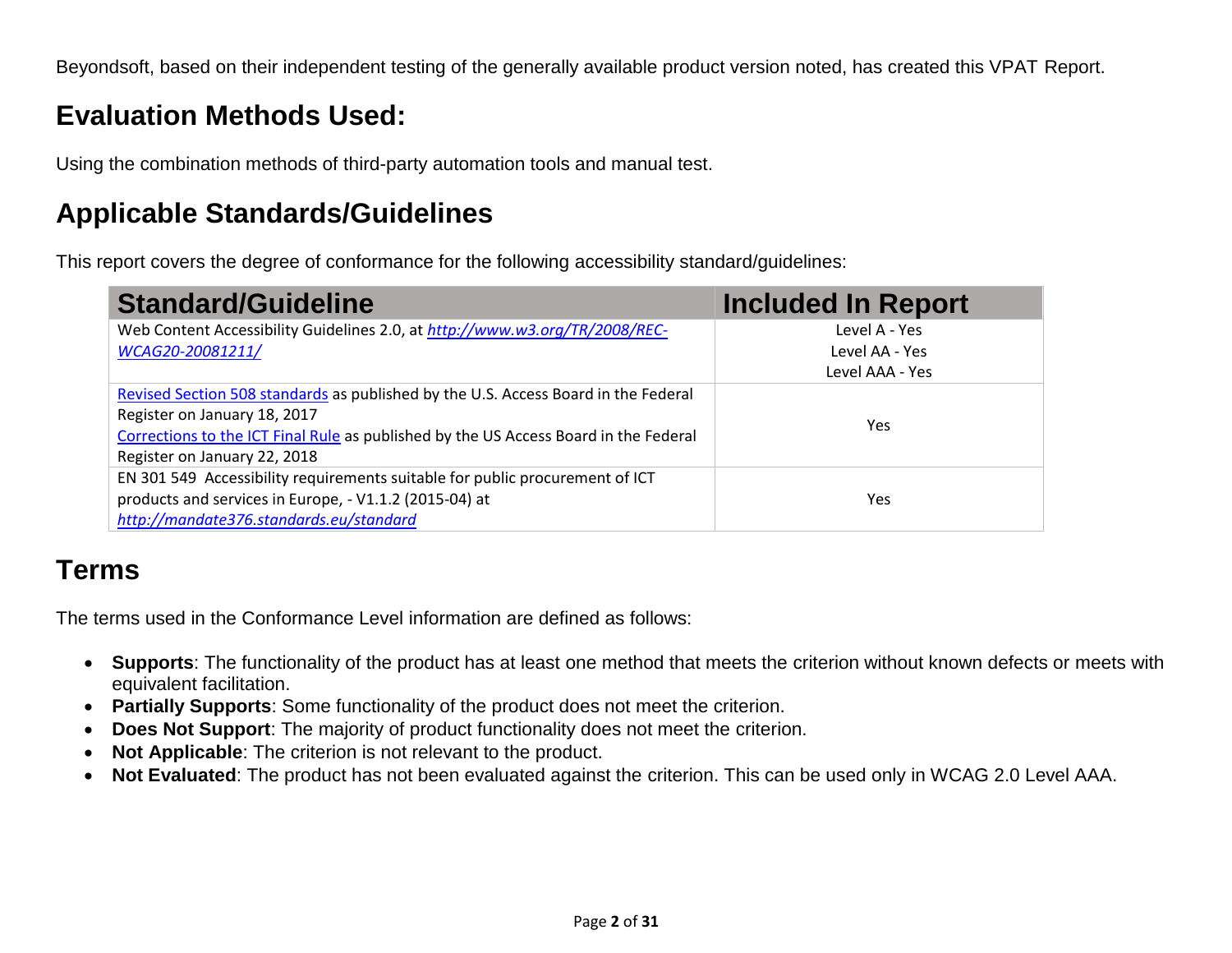# **WCAG 2.0 Report**

Tables 1 and 2 also document conformance with:

- EN 301 549: Chapter 9 Web, Chapter 10 Non-Web documents, Section 11.2.1- Non-Web Software (excluding closed functionality), and Section 11.2.2 - Non-Web Software (closed functionality).
- Revised Section 508: Chapter 5 501.1 Scope, 504.2 Content Creation or Editing, and Chapter 6 602.3 Electronic Support Documentation.

Note: When reporting on conformance with the WCAG 2.0 Success Criteria, they are scoped for full pages, complete processes, and accessibility-supported ways of using technology as documented in the [WCAG 2.0 Conformance Requirements.](https://www.w3.org/TR/WCAG20/#conformance-reqs)

#### **Table 1: Success Criteria, Level A**

| <b>Criteria</b>                                                                                                                                                                                                                                                                                                                                                                             | <b>Conformance Level</b> | <b>Remarks and Explanations</b>                                                                                                                                                                                           |
|---------------------------------------------------------------------------------------------------------------------------------------------------------------------------------------------------------------------------------------------------------------------------------------------------------------------------------------------------------------------------------------------|--------------------------|---------------------------------------------------------------------------------------------------------------------------------------------------------------------------------------------------------------------------|
| 1.1.1 Non-text Content (Level A)<br>Also applies to:<br>EN 301 549 Criteria<br>9.2.1 (Web)<br>$\bullet$<br>10.2.1 (non-web document)<br>11.2.1.1 (Software)<br>11.2.2.1 (Closed Functionality Software)<br>11.6.2 (Authoring Tool)<br>12.1.2 (Product Docs)<br>12.2.4 (Support Docs)<br><b>Revised Section 508</b><br>501 (Web)(Software)<br>504.2 (Authoring Tool)<br>602.3 (Support Docs) | Partially Supports       | Most of the non-text content has text alternative that<br>serves equivalent purpose.<br>However, for some images and controls, such as the<br>special icon, VM Workstation does not provide text<br>alternative for them. |
| 1.2.1 Audio-only and Video-only (Prerecorded) (Level A)<br>Also applies to:<br>EN 301 549 Criteria<br>9.2.2 (Web)<br>10.2.2 (non-web document)<br>11.2.1.2 (Software)<br>11.2.2.2.1 and 11.2.2.2.2 (Closed Software)<br>11.6.2 (Authoring Tool)                                                                                                                                             | Not Applicable           | The VMware Workstation does not contain Audio-only<br>and Video-only media.                                                                                                                                               |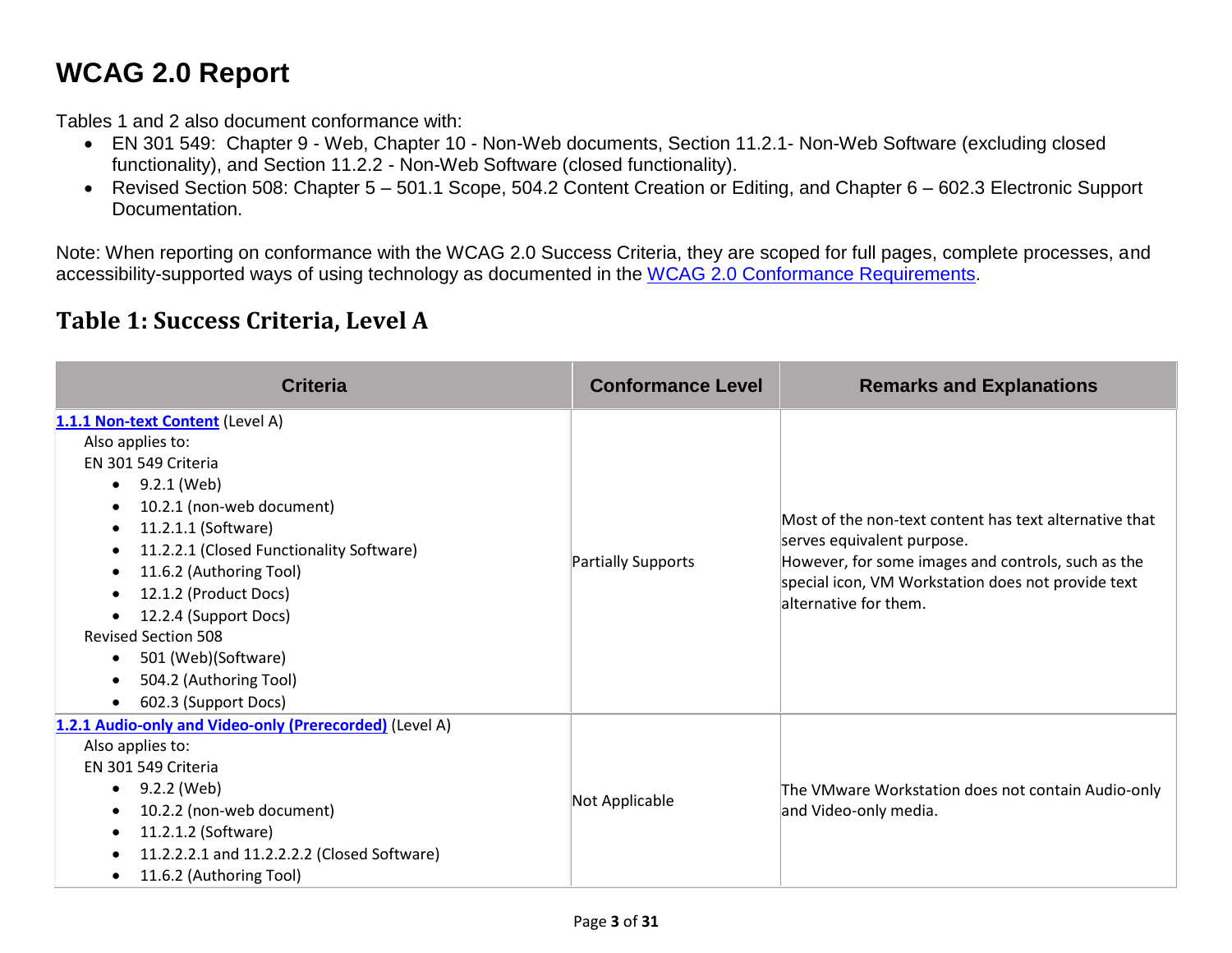| <b>Criteria</b>                                                      | <b>Conformance Level</b> | <b>Remarks and Explanations</b>                                                    |
|----------------------------------------------------------------------|--------------------------|------------------------------------------------------------------------------------|
| 12.1.2 (Product Docs)<br>$\bullet$                                   |                          |                                                                                    |
| 12.2.4 (Support Docs)                                                |                          |                                                                                    |
| <b>Revised Section 508</b>                                           |                          |                                                                                    |
| 501 (Web)(Software)<br>$\bullet$                                     |                          |                                                                                    |
| 504.2 (Authoring Tool)                                               |                          |                                                                                    |
| 602.3 (Support Docs)                                                 |                          |                                                                                    |
| 1.2.2 Captions (Prerecorded) (Level A)                               |                          |                                                                                    |
| Also applies to:<br>EN 301 549 Criteria                              |                          |                                                                                    |
| 9.2.3 (Web)<br>$\bullet$                                             |                          |                                                                                    |
| 10.2.3 (non-web document)                                            |                          |                                                                                    |
| 11.2.1.3 (Software)<br>٠                                             |                          |                                                                                    |
| 11.2.2.3 (Closed Software) - Does not apply                          |                          | The VMware Workstation does not contain Audio-only                                 |
| 11.6.2 (Authoring Tool)<br>٠                                         | Not Applicable           | and Video-only media.                                                              |
| 12.1.2 (Product Docs)                                                |                          |                                                                                    |
| 12.2.4 (Support Docs)<br>$\bullet$                                   |                          |                                                                                    |
| <b>Revised Section 508</b>                                           |                          |                                                                                    |
| 501 (Web)(Software)<br>٠                                             |                          |                                                                                    |
| 504.2 (Authoring Tool)<br>$\bullet$                                  |                          |                                                                                    |
| 602.3 (Support Docs)<br>$\bullet$                                    |                          |                                                                                    |
| 1.2.3 Audio Description or Media Alternative (Prerecorded) (Level A) |                          |                                                                                    |
| Also applies to:                                                     |                          |                                                                                    |
| EN 301 549 Criteria                                                  |                          | The VMware Workstation does not contain time-based<br>media or synchronized media. |
| 9.2.4 (Web)<br>$\bullet$                                             |                          |                                                                                    |
| 10.2.4 (non-web document)                                            |                          |                                                                                    |
| 11.2.1.4 (Software)                                                  |                          |                                                                                    |
| 11.2.2.4 (Closed Software)                                           | Not Applicable           |                                                                                    |
| 11.6.2 (Authoring Tool)                                              |                          |                                                                                    |
| 12.1.2 (Product Docs)                                                |                          |                                                                                    |
| 12.2.4 (Support Docs)<br>$\bullet$                                   |                          |                                                                                    |
| <b>Revised Section 508</b>                                           |                          |                                                                                    |
| 501 (Web)(Software)<br>$\bullet$                                     |                          |                                                                                    |
| 504.2 (Authoring Tool)                                               |                          |                                                                                    |
| 602.3 (Support Docs)                                                 |                          |                                                                                    |
| 1.3.1 Info and Relationships (Level A)                               | Partially Supports       | Tables and input boxes are available in text and can be                            |
| Also applies to:                                                     |                          | read out by screen reader.                                                         |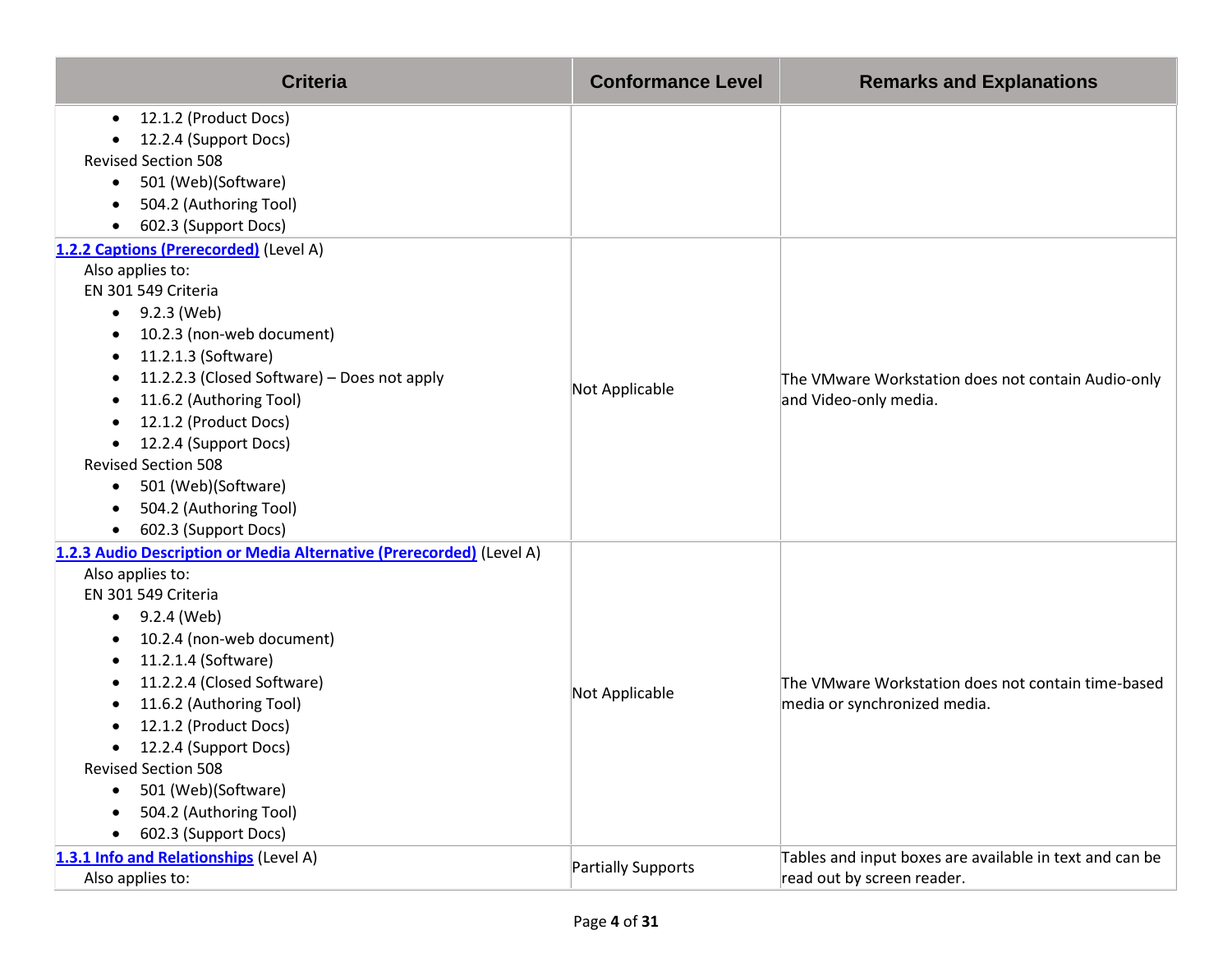| <b>Criteria</b>                                                                                                                                                                                                                                                                                                                                                                                                             | <b>Conformance Level</b> | <b>Remarks and Explanations</b>                                                                                                                                       |
|-----------------------------------------------------------------------------------------------------------------------------------------------------------------------------------------------------------------------------------------------------------------------------------------------------------------------------------------------------------------------------------------------------------------------------|--------------------------|-----------------------------------------------------------------------------------------------------------------------------------------------------------------------|
| EN 301 549 Criteria<br>9.2.7 (Web)<br>$\bullet$<br>10.2.7 (non-web document)<br>11.2.1.7 (Software)<br>11.2.2.7 (Closed Software) - Does not apply<br>11.6.2 (Authoring Tool)<br>12.1.2 (Product Docs)<br>12.2.4 (Support Docs)<br><b>Revised Section 508</b><br>501 (Web)(Software)<br>$\bullet$<br>504.2 (Authoring Tool)<br>$\bullet$<br>602.3 (Support Docs)                                                            |                          | However, some redundant "blanks" are read out by<br>screen reader.                                                                                                    |
| 1.3.2 Meaningful Sequence (Level A)<br>Also applies to:<br>EN 301 549 Criteria<br>9.2.8 (Web)<br>$\bullet$<br>10.2.8 (non-web document)<br>$\bullet$<br>11.2.1.8 (Software)<br>11.2.2.8 (Closed Software) - Does not apply<br>11.6.2 (Authoring Tool)<br>12.1.2 (Product Docs)<br>12.2.4 (Support Docs)<br><b>Revised Section 508</b><br>501 (Web)(Software)<br>$\bullet$<br>504.2 (Authoring Tool)<br>602.3 (Support Docs) | Partially Supports       | Most info can be read out with correct reading<br>sequence.<br>However, if using [NVDA+numpad6] to navigate the<br>object, NVDA reads out the content in wrong order. |
| 1.3.3 Sensory Characteristics (Level A)<br>Also applies to:<br>EN 301 549 Criteria<br>9.2.9 (Web)<br>$\bullet$<br>10.2.9 (non-web document)<br>11.2.1.9 (Software)<br>11.2.2.9 (Closed Software) - Does not apply<br>11.6.2 (Authoring Tool)<br>12.1.2 (Product Docs)<br>12.2.4 (Support Docs)                                                                                                                              | Supports                 | All users can access instructions to use the content.                                                                                                                 |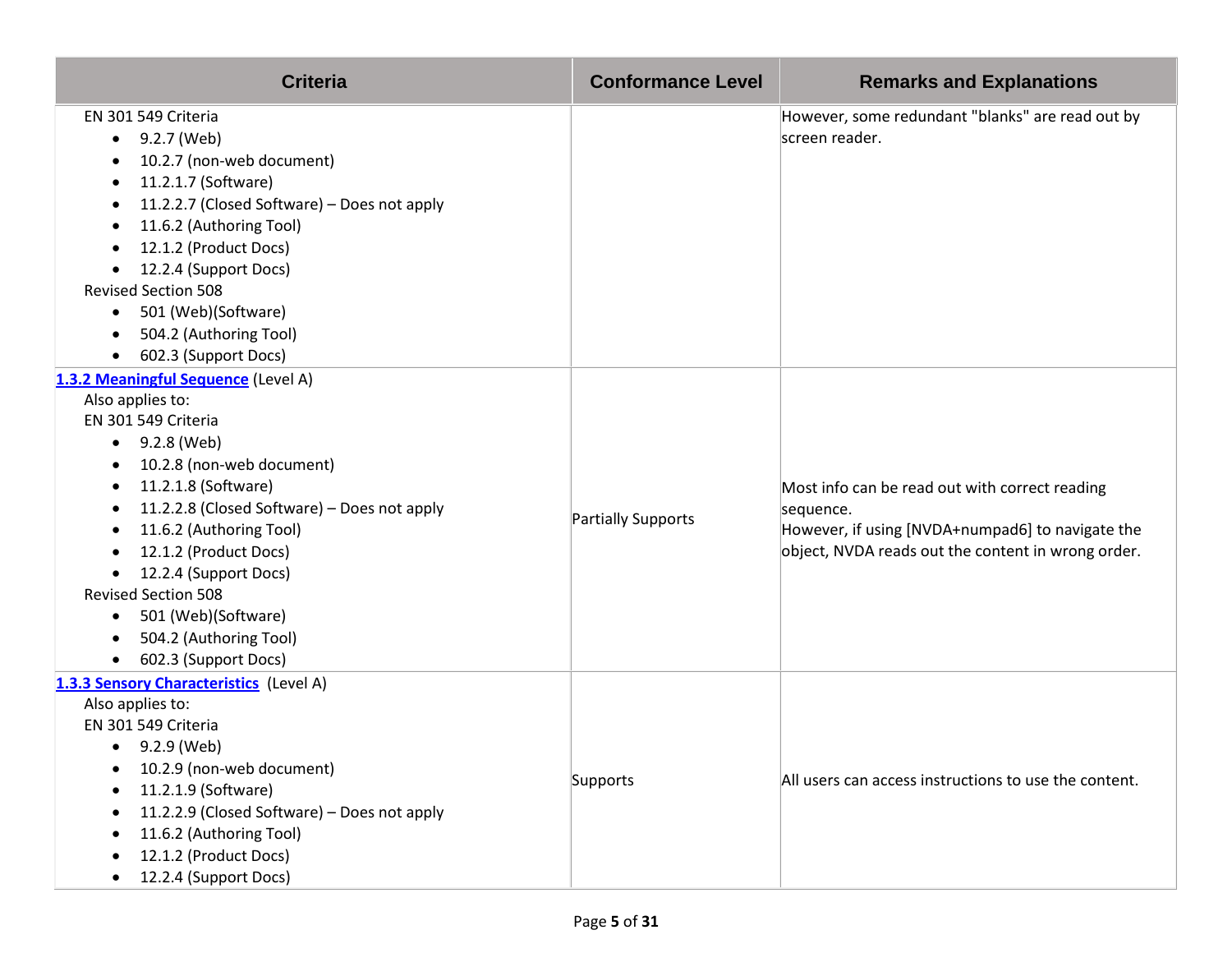| <b>Criteria</b>                                                                                                                                                                                                                                                                                                                                                                                                | <b>Conformance Level</b> | <b>Remarks and Explanations</b>                                                                                                                                                                                             |
|----------------------------------------------------------------------------------------------------------------------------------------------------------------------------------------------------------------------------------------------------------------------------------------------------------------------------------------------------------------------------------------------------------------|--------------------------|-----------------------------------------------------------------------------------------------------------------------------------------------------------------------------------------------------------------------------|
| <b>Revised Section 508</b><br>501 (Web)(Software)<br>$\bullet$<br>504.2 (Authoring Tool)<br>602.3 (Support Docs)                                                                                                                                                                                                                                                                                               |                          |                                                                                                                                                                                                                             |
| 1.4.1 Use of Color (Level A)<br>Also applies to:<br>EN 301 549 Criteria<br>$-9.2.10$ (Web)<br>10.2.10 (non-web document)<br>11.2.1.10 (Software)<br>11.2.2.10 (Closed Software) - Does not apply<br>11.6.2 (Authoring Tool)<br>12.1.2 (Product Docs)<br>12.2.4 (Support Docs)<br>$\bullet$<br><b>Revised Section 508</b><br>501 (Web)(Software)<br>$\bullet$<br>504.2 (Authoring Tool)<br>602.3 (Support Docs) | Partially Supports       | Most information in VMware Workstation does not use<br>color as the only visual method to convey information.<br>However, for memory types, the memory size is<br>distinguished by color only without any text description. |
| 1.4.2 Audio Control (Level A)<br>Also applies to:<br>EN 301 549 Criteria<br>9.2.11 (Web)<br>$\bullet$<br>10.2.11 (non-web document)<br>11.2.1.11 (Software)<br>11.2.2.11 (Closed Software) - Does not apply<br>11.6.2 (Authoring Tool)<br>12.1.2 (Product Docs)<br>12.2.4 (Support Docs)<br><b>Revised Section 508</b><br>501 (Web)(Software)<br>$\bullet$<br>504.2 (Authoring Tool)<br>602.3 (Support Docs)   | Not Applicable           | The VMware Workstation does not contain audio<br>content which plays automatically for more than 3<br>seconds.                                                                                                              |
| 2.1.1 Keyboard (Level A)<br>Also applies to:<br>EN 301 549 Criteria<br>9.2.15 (Web)<br>$\bullet$                                                                                                                                                                                                                                                                                                               | Partially Supports       | Most components in VMware Workstation support<br>keyboard access.<br>However, some controls cannot be access from<br>keyboard such as some toolbars.                                                                        |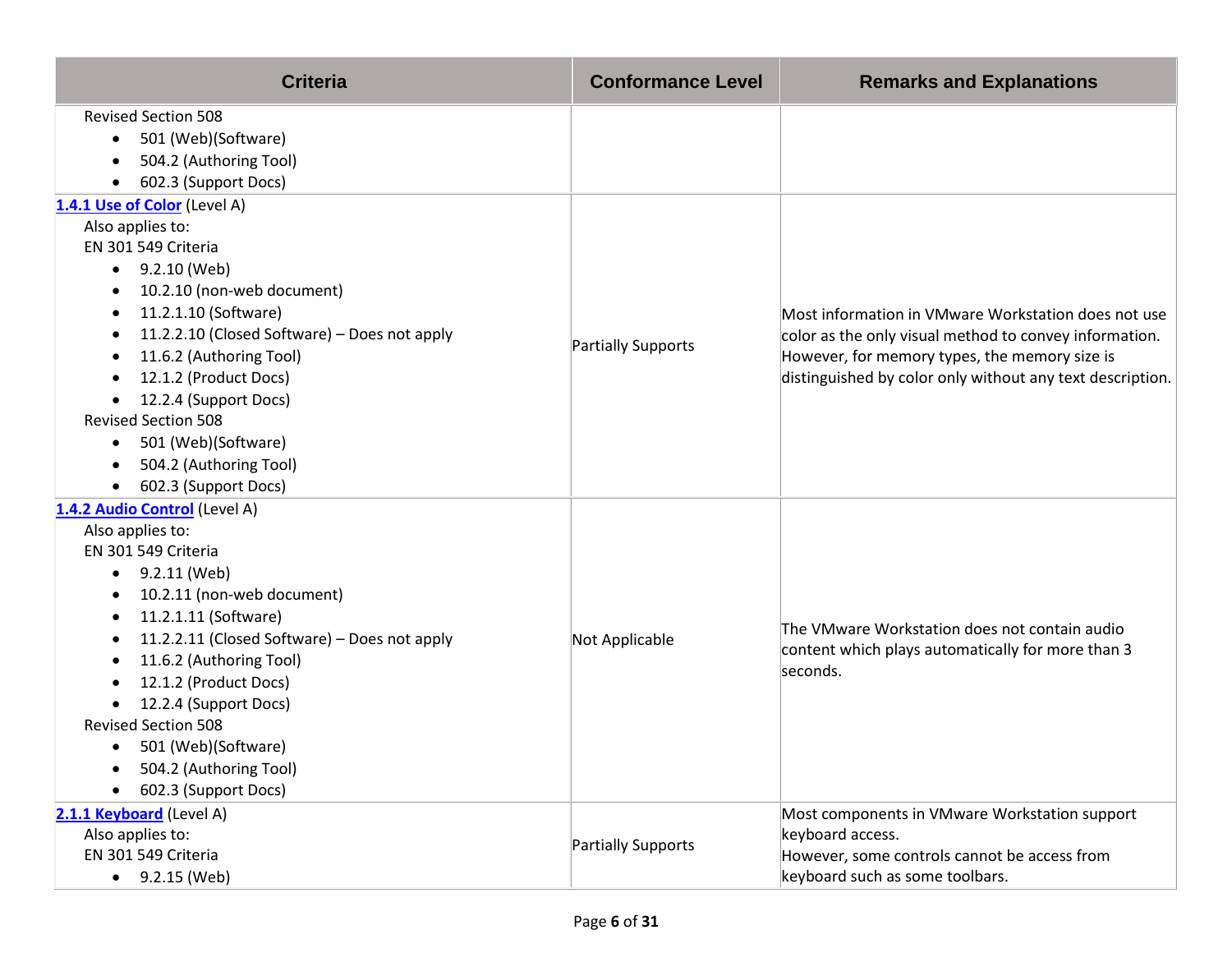| <b>Criteria</b>                                           | <b>Conformance Level</b> | <b>Remarks and Explanations</b>                      |
|-----------------------------------------------------------|--------------------------|------------------------------------------------------|
| 10.2.15 (non-web document)<br>٠                           |                          |                                                      |
| 11.2.1.15 (Software)                                      |                          |                                                      |
| 11.2.2.15 (Closed Software)                               |                          |                                                      |
| 11.6.2 (Authoring Tool)<br>٠                              |                          |                                                      |
| 12.1.2 (Product Docs)                                     |                          |                                                      |
| 12.2.4 (Support Docs)                                     |                          |                                                      |
| <b>Revised Section 508</b>                                |                          |                                                      |
| 501 (Web)(Software)<br>٠                                  |                          |                                                      |
| 504.2 (Authoring Tool)                                    |                          |                                                      |
| 602.3 (Support Docs)<br>$\bullet$                         |                          |                                                      |
| 2.1.2 No Keyboard Trap (Level A)                          |                          |                                                      |
| Also applies to:                                          |                          |                                                      |
| EN 301 549 Criteria                                       |                          |                                                      |
| $\bullet$ 9.2.16 (Web)                                    |                          | There is no keyboard Trap in VMware Workstation.     |
| 10.2.16 (non-web document)<br>٠                           |                          |                                                      |
| 11.2.1.16 (Software)<br>٠                                 |                          |                                                      |
| 11.2.2.16 (Closed Software) - Does not apply              | Supports                 |                                                      |
| 11.6.2 (Authoring Tool)<br>٠<br>12.1.2 (Product Docs)     |                          |                                                      |
| ٠<br>12.2.4 (Support Docs)                                |                          |                                                      |
| $\bullet$<br><b>Revised Section 508</b>                   |                          |                                                      |
| 501 (Web)(Software)<br>$\bullet$                          |                          |                                                      |
| 504.2 (Authoring Tool)                                    |                          |                                                      |
| 602.3 (Support Docs)                                      |                          |                                                      |
| 2.2.1 Timing Adjustable (Level A)                         |                          |                                                      |
| Also applies to:                                          |                          |                                                      |
| EN 301 549 Criteria                                       |                          |                                                      |
| 9.2.17 (Web)<br>$\bullet$                                 |                          |                                                      |
| 10.2.17 (non-web document)                                |                          |                                                      |
| 11.2.1.17 (Software)<br>$\bullet$                         |                          |                                                      |
| 11.2.2.17 (Closed Software) - Does not apply<br>$\bullet$ | Not Applicable           | There is no time limit is set in VMware Workstation. |
| 11.6.2 (Authoring Tool)                                   |                          |                                                      |
| 12.1.2 (Product Docs)                                     |                          |                                                      |
| 12.2.4 (Support Docs)                                     |                          |                                                      |
| <b>Revised Section 508</b>                                |                          |                                                      |
| 501 (Web)(Software)<br>$\bullet$                          |                          |                                                      |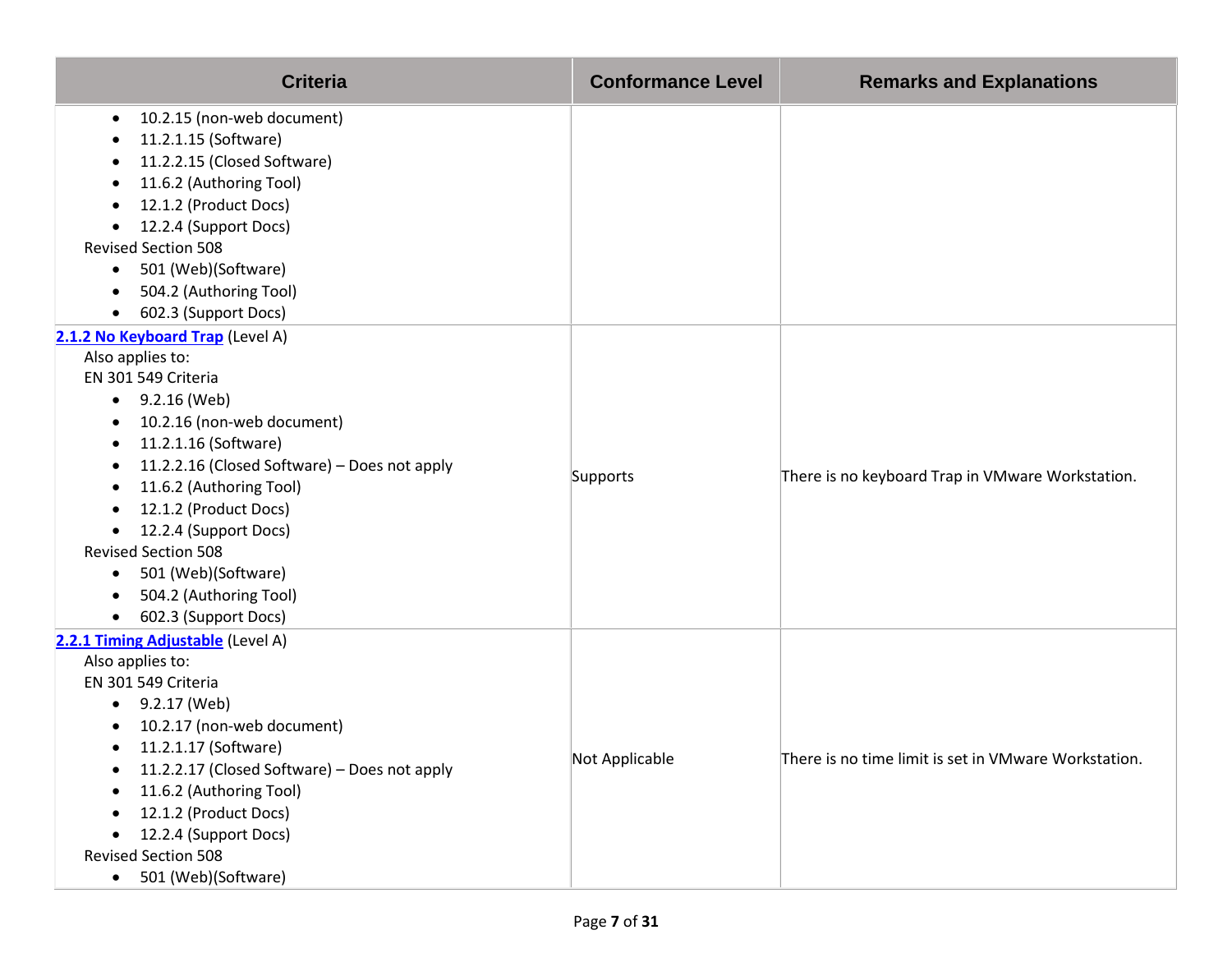| <b>Criteria</b>                                                  | <b>Conformance Level</b> | <b>Remarks and Explanations</b>                                     |
|------------------------------------------------------------------|--------------------------|---------------------------------------------------------------------|
| 504.2 (Authoring Tool)<br>$\bullet$                              |                          |                                                                     |
| 602.3 (Support Docs)                                             |                          |                                                                     |
| 2.2.2 Pause, Stop, Hide (Level A)                                |                          |                                                                     |
| Also applies to:                                                 |                          |                                                                     |
| EN 301 549 Criteria                                              |                          |                                                                     |
| 9.2.18 (Web)<br>$\bullet$                                        |                          |                                                                     |
| 10.2.18 (non-web document)                                       |                          |                                                                     |
| 11.2.1.18 (Software)<br>٠                                        |                          |                                                                     |
| 11.2.2.18 (Closed Software) - Does not apply                     | Not Applicable           | VMware Workstation does not contain moving, blinking,               |
| 11.6.2 (Authoring Tool)                                          |                          | scrolling or auto-updating information.                             |
| 12.1.2 (Product Docs)                                            |                          |                                                                     |
| 12.2.4 (Support Docs)                                            |                          |                                                                     |
| <b>Revised Section 508</b>                                       |                          |                                                                     |
| 501 (Web)(Software)<br>$\bullet$                                 |                          |                                                                     |
| 504.2 (Authoring Tool)                                           |                          |                                                                     |
| 602.3 (Support Docs)<br>$\bullet$                                |                          |                                                                     |
| 2.3.1 Three Flashes or Below Threshold (Level A)                 |                          |                                                                     |
| Also applies to:                                                 |                          |                                                                     |
| EN 301 549 Criteria                                              |                          |                                                                     |
| 9.2.19 (Web)<br>$\bullet$                                        |                          |                                                                     |
| 10.2.19 (non-web document)                                       |                          |                                                                     |
| 11.2.1.19 (Software)<br>$\bullet$                                |                          | VMware Workstation does not have content that                       |
| 11.2.2.19 (Closed Software) - Does not apply                     | Not Applicable           | flashes more than three times in one second or below<br>thresholds. |
| 11.6.2 (Authoring Tool)<br>٠                                     |                          |                                                                     |
| 12.1.2 (Product Docs)                                            |                          |                                                                     |
| 12.2.4 (Support Docs)<br>$\bullet$<br><b>Revised Section 508</b> |                          |                                                                     |
| 501 (Web)(Software)                                              |                          |                                                                     |
| 504.2 (Authoring Tool)                                           |                          |                                                                     |
| 602.3 (Support Docs)<br>$\bullet$                                |                          |                                                                     |
| 2.4.1 Bypass Blocks (Level A)                                    |                          |                                                                     |
| Also applies to:                                                 |                          |                                                                     |
| EN 301 549 Criteria                                              |                          | In VMware Workstation, no content is repeated on                    |
| 9.2.20 (Web)<br>$\bullet$                                        | Not Applicable           | different windows.                                                  |
| 10.2.20 (non-web document) - Does not apply                      |                          |                                                                     |
| 11.2.1.20 (Software) - Does not apply                            |                          |                                                                     |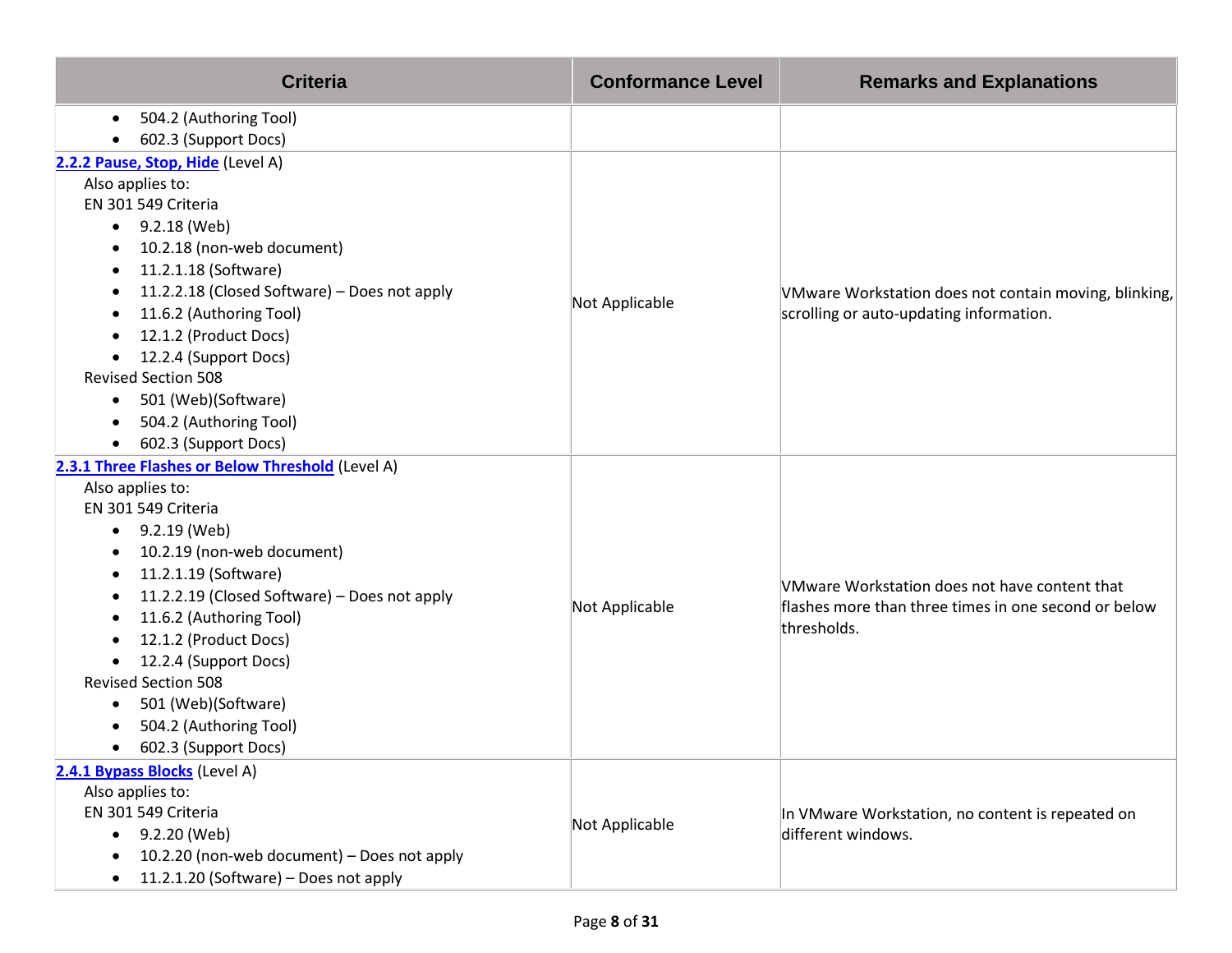| <b>Criteria</b>                                                       | <b>Conformance Level</b> | <b>Remarks and Explanations</b>                                         |
|-----------------------------------------------------------------------|--------------------------|-------------------------------------------------------------------------|
| 11.2.2.20 (Closed Software) - Does not apply<br>$\bullet$             |                          |                                                                         |
| 11.6.2 (Authoring Tool)                                               |                          |                                                                         |
| 12.1.2 (Product Docs)                                                 |                          |                                                                         |
| 12.2.4 (Support Docs)<br>$\bullet$                                    |                          |                                                                         |
| <b>Revised Section 508</b>                                            |                          |                                                                         |
| 501 (Web)(Software) - Does not apply to non-web software<br>$\bullet$ |                          |                                                                         |
| 504.2 (Authoring Tool)<br>$\bullet$                                   |                          |                                                                         |
| 602.3 (Support Docs) - Does not apply to non-web docs                 |                          |                                                                         |
| 2.4.2 Page Titled (Level A)                                           |                          |                                                                         |
| Also applies to:<br>EN 301 549 Criteria                               |                          |                                                                         |
| 9.2.21 (Web)<br>$\bullet$                                             |                          |                                                                         |
| 10.2.21 (non-web document)                                            |                          | The pages in VMware Workstation have titles that<br>describe its topic. |
| 11.2.1.21 (Software) - Does not apply<br>٠                            |                          |                                                                         |
| 11.2.2.21 (Closed Software) - Does not apply                          |                          |                                                                         |
| 11.6.2 (Authoring Tool)<br>$\bullet$                                  | Supports                 |                                                                         |
| 12.1.2 (Product Docs)                                                 |                          |                                                                         |
| 12.2.4 (Support Docs)                                                 |                          |                                                                         |
| <b>Revised Section 508</b>                                            |                          |                                                                         |
| 501 (Web)(Software)<br>$\bullet$                                      |                          |                                                                         |
| 504.2 (Authoring Tool)                                                |                          |                                                                         |
| 602.3 (Support Docs)<br>$\bullet$                                     |                          |                                                                         |
| 2.4.3 Focus Order (Level A)                                           |                          |                                                                         |
| Also applies to:                                                      |                          |                                                                         |
| EN 301 549 Criteria                                                   |                          |                                                                         |
| 9.2.22 (Web)<br>$\bullet$                                             |                          |                                                                         |
| 10.2.22 (non-web document)                                            |                          |                                                                         |
| 11.2.1.22 (Software)                                                  |                          | In VMware Workstation, the content receives focus in                    |
| 11.2.2.22 (Closed Software) - Does not apply                          | Supports                 | an order which is consistent with the meaning of the                    |
| 11.6.2 (Authoring Tool)<br>$\bullet$                                  |                          | content.                                                                |
| 12.1.2 (Product Docs)                                                 |                          |                                                                         |
| 12.2.4 (Support Docs)                                                 |                          |                                                                         |
| <b>Revised Section 508</b>                                            |                          |                                                                         |
| 501 (Web)(Software)<br>$\bullet$                                      |                          |                                                                         |
| 504.2 (Authoring Tool)                                                |                          |                                                                         |
| 602.3 (Support Docs)                                                  |                          |                                                                         |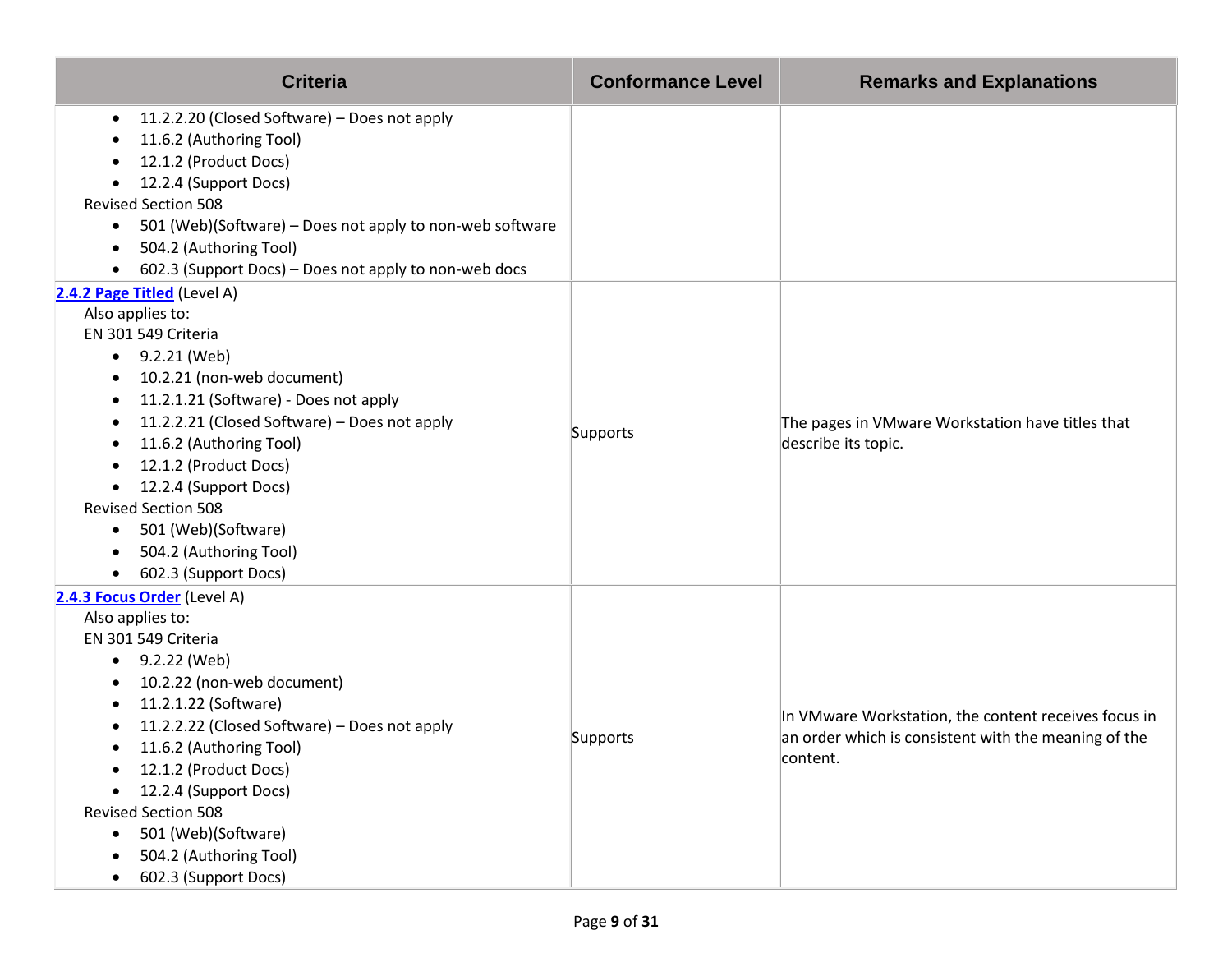| <b>Criteria</b>                              | <b>Conformance Level</b> | <b>Remarks and Explanations</b>                       |
|----------------------------------------------|--------------------------|-------------------------------------------------------|
| 2.4.4 Link Purpose (In Context) (Level A)    |                          |                                                       |
| Also applies to:                             |                          |                                                       |
| EN 301 549 Criteria                          |                          |                                                       |
| 9.2.23 (Web)                                 |                          |                                                       |
| 10.2.23 (non-web document)                   |                          | The purpose of each link in VMware Workstation can be |
| 11.2.1.23 (Software)                         |                          |                                                       |
| 11.2.2.23 (Closed Software) - Does not apply | Supports                 |                                                       |
| 11.6.2 (Authoring Tool)                      |                          | determined by the link text and the context.          |
| 12.1.2 (Product Docs)                        |                          |                                                       |
| 12.2.4 (Support Docs)                        |                          |                                                       |
| <b>Revised Section 508</b>                   |                          |                                                       |
| 501 (Web)(Software)<br>$\bullet$             |                          |                                                       |
| 504.2 (Authoring Tool)                       |                          |                                                       |
| 602.3 (Support Docs)                         |                          |                                                       |
| 3.1.1 Language of Page (Level A)             |                          |                                                       |
| Also applies to:                             |                          |                                                       |
| EN 301 549 Criteria                          |                          |                                                       |
| 9.2.27 (Web)<br>$\bullet$                    |                          |                                                       |
| 10.2.27 (non-web document)                   |                          |                                                       |
| 11.2.1.27 (Software)                         |                          |                                                       |
| 11.2.2.27 (Closed Software)                  | Not Applicable           | VMware Workstation does not contain web pages.        |
| 11.6.2 (Authoring Tool)                      |                          |                                                       |
| 12.1.2 (Product Docs)                        |                          |                                                       |
| 12.2.4 (Support Docs)                        |                          |                                                       |
| <b>Revised Section 508</b>                   |                          |                                                       |
| 501 (Web)(Software)<br>$\bullet$             |                          |                                                       |
| 504.2 (Authoring Tool)                       |                          |                                                       |
| 602.3 (Support Docs)                         |                          |                                                       |
| 3.2.1 On Focus (Level A)                     |                          |                                                       |
| Also applies to:                             |                          |                                                       |
| EN 301 549 Criteria                          |                          |                                                       |
| 9.2.29 (Web)<br>$\bullet$                    | Supports                 | The context is not changed when component receives    |
| 10.2.29 (non-web document)                   |                          | focus in VMware Workstation.                          |
| 11.2.1.29 (Software)                         |                          |                                                       |
| 11.2.2.29 (Closed Software) - Does not apply |                          |                                                       |
| 11.6.2 (Authoring Tool)                      |                          |                                                       |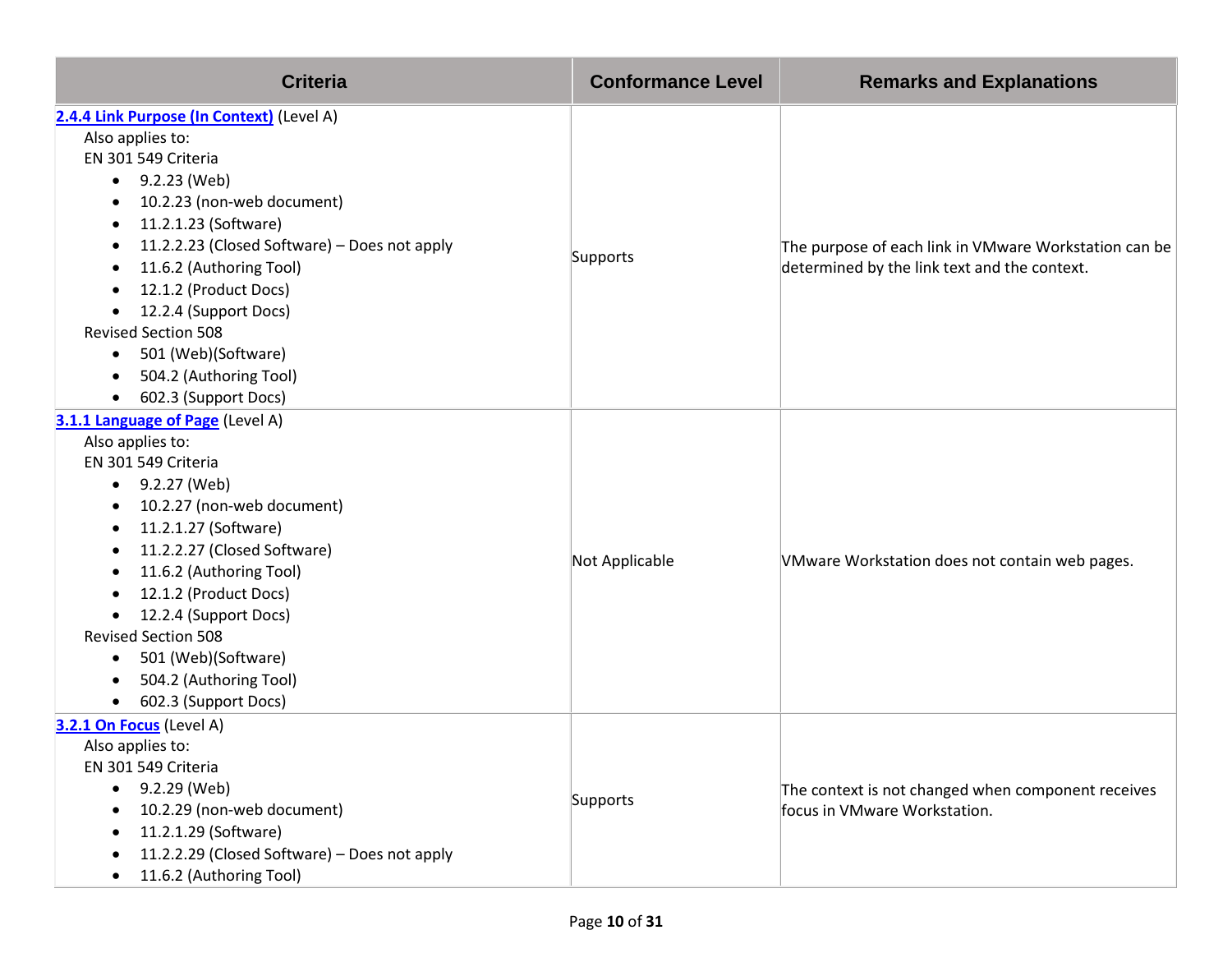| <b>Criteria</b>                                   | <b>Conformance Level</b> | <b>Remarks and Explanations</b>                                                                   |
|---------------------------------------------------|--------------------------|---------------------------------------------------------------------------------------------------|
| 12.1.2 (Product Docs)<br>$\bullet$                |                          |                                                                                                   |
| 12.2.4 (Support Docs)                             |                          |                                                                                                   |
| <b>Revised Section 508</b>                        |                          |                                                                                                   |
| 501 (Web)(Software)<br>$\bullet$                  |                          |                                                                                                   |
| 504.2 (Authoring Tool)                            |                          |                                                                                                   |
| 602.3 (Support Docs)<br>$\bullet$                 |                          |                                                                                                   |
| 3.2.2 On Input (Level A)                          |                          |                                                                                                   |
| Also applies to:<br>EN 301 549 Criteria           |                          |                                                                                                   |
| 9.2.30 (Web)                                      |                          |                                                                                                   |
| $\bullet$<br>10.2.30 (non-web document)           |                          |                                                                                                   |
| ٠<br>11.2.1.30 (Software)<br>٠                    |                          |                                                                                                   |
| 11.2.2.30 (Closed Software) - Does not apply<br>٠ |                          | In VMware Workstation, changing the settings does not<br>automatically cause a change in context. |
| 11.6.2 (Authoring Tool)<br>٠                      | Supports                 |                                                                                                   |
| 12.1.2 (Product Docs)                             |                          |                                                                                                   |
| 12.2.4 (Support Docs)<br>$\bullet$                |                          |                                                                                                   |
| <b>Revised Section 508</b>                        |                          |                                                                                                   |
| 501 (Web)(Software)<br>$\bullet$                  |                          |                                                                                                   |
| 504.2 (Authoring Tool)<br>$\bullet$               |                          |                                                                                                   |
| 602.3 (Support Docs)<br>$\bullet$                 |                          |                                                                                                   |
| 3.3.1 Error Identification (Level A)              |                          |                                                                                                   |
| Also applies to:                                  |                          |                                                                                                   |
| EN 301 549 Criteria                               |                          | The error message in VMware Workstation is described                                              |
| 9.2.33 (Web)<br>$\bullet$                         |                          |                                                                                                   |
| 10.2.33 (non-web document)                        |                          |                                                                                                   |
| 11.2.1.33 (Software)<br>٠                         |                          |                                                                                                   |
| 11.2.2.33 (Closed Software)                       |                          |                                                                                                   |
| 11.6.2 (Authoring Tool)                           | Supports                 | to user in text by screen reader.                                                                 |
| 12.1.2 (Product Docs)                             |                          |                                                                                                   |
| 12.2.4 (Support Docs)<br>$\bullet$                |                          |                                                                                                   |
| <b>Revised Section 508</b>                        |                          |                                                                                                   |
| 501 (Web)(Software)<br>$\bullet$                  |                          |                                                                                                   |
| 504.2 (Authoring Tool)                            |                          |                                                                                                   |
| 602.3 (Support Docs)                              |                          |                                                                                                   |
| 3.3.2 Labels or Instructions (Level A)            | Partially Supports       | Most content which requires user input can provide                                                |
| Also applies to:                                  |                          | labels or instruction. However, some combo boxes and                                              |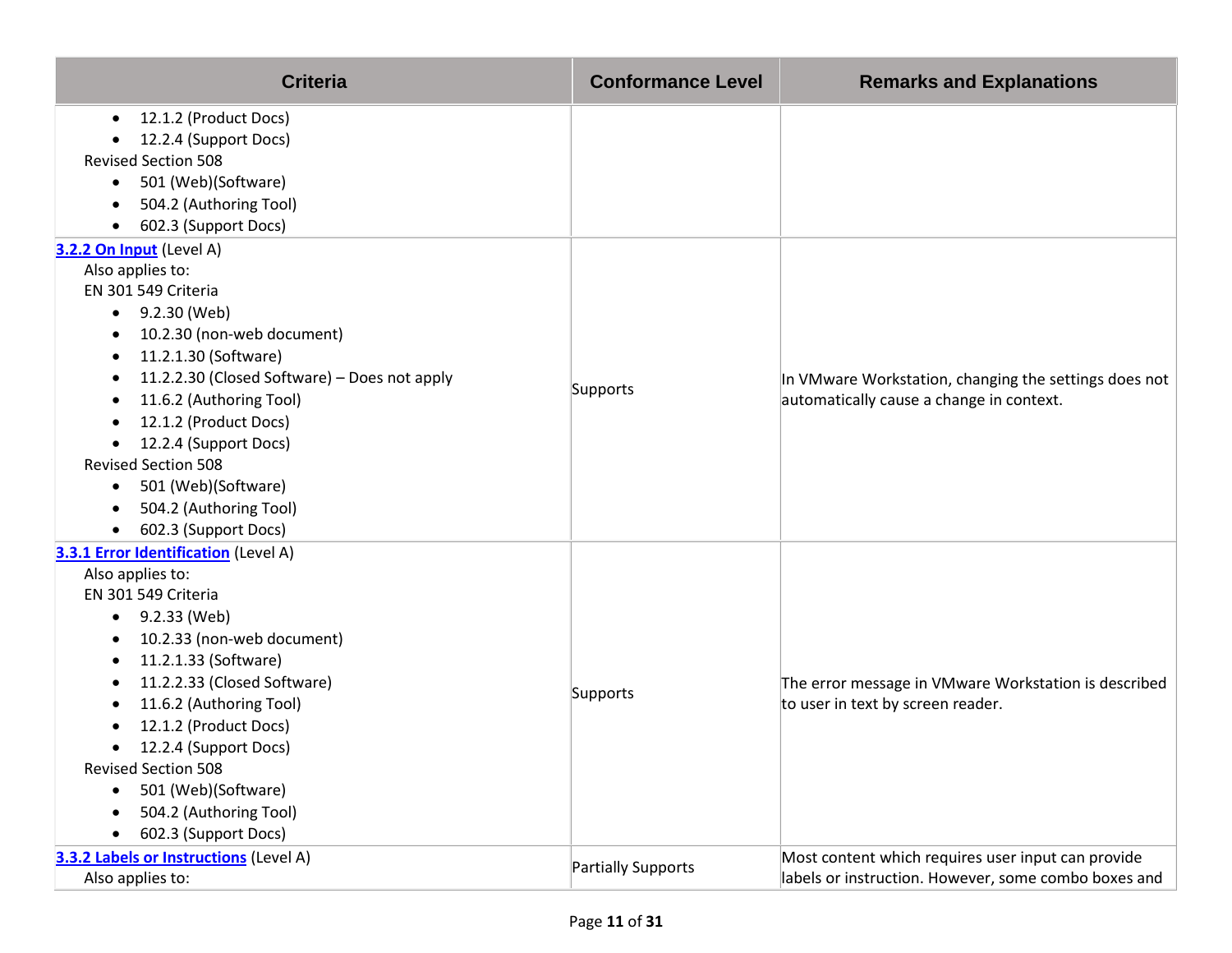| <b>Criteria</b>                                                                                                                                                                                                                                                                                                                                                                                            | <b>Conformance Level</b> | <b>Remarks and Explanations</b>                                                                                                                                              |
|------------------------------------------------------------------------------------------------------------------------------------------------------------------------------------------------------------------------------------------------------------------------------------------------------------------------------------------------------------------------------------------------------------|--------------------------|------------------------------------------------------------------------------------------------------------------------------------------------------------------------------|
| EN 301 549 Criteria<br>9.2.34 (Web)<br>$\bullet$<br>10.2.34 (non-web document)<br>11.2.1.34 (Software)<br>11.2.2.34 (Closed Software) - Does not apply<br>11.6.2 (Authoring Tool)<br>12.1.2 (Product Docs)<br>12.2.4 (Support Docs)<br><b>Revised Section 508</b><br>501 (Web)(Software)<br>$\bullet$<br>504.2 (Authoring Tool)<br>602.3 (Support Docs)                                                    |                          | edit boxes are not associated with label and no other<br>instructions provided in some modules.                                                                              |
| 4.1.1 Parsing (Level A)<br>Also applies to:<br>EN 301 549 Criteria<br>• $9.2.37$ (Web)<br>10.2.37 (non-web document)<br>11.2.1.37 (Software)<br>11.2.2.37 (Closed Software) - Does not apply<br>11.6.2 (Authoring Tool)<br>12.1.2 (Product Docs)<br>12.2.4 (Support Docs)<br><b>Revised Section 508</b><br>501 (Web)(Software)<br>$\bullet$<br>504.2 (Authoring Tool)<br>602.3 (Support Docs)<br>$\bullet$ | Not Applicable           | The content in VMware Workstation is not implemented<br>using markup languages.                                                                                              |
| 4.1.2 Name, Role, Value (Level A)<br>Also applies to:<br>EN 301 549 Criteria<br>9.2.38 (Web)<br>$\bullet$<br>10.2.38 (non-web document)<br>11.2.1.38 (Software)<br>11.2.2.38 (Closed Software) - Does not apply<br>11.6.2 (Authoring Tool)<br>12.1.2 (Product Docs)<br>12.2.4 (Support Docs)                                                                                                               | Partially Supports       | For most user interfaces in VMware Workstation, the<br>role and name can be read out by screen reader.<br>However, such as URL with hyperlink cannot be read out<br>as link. |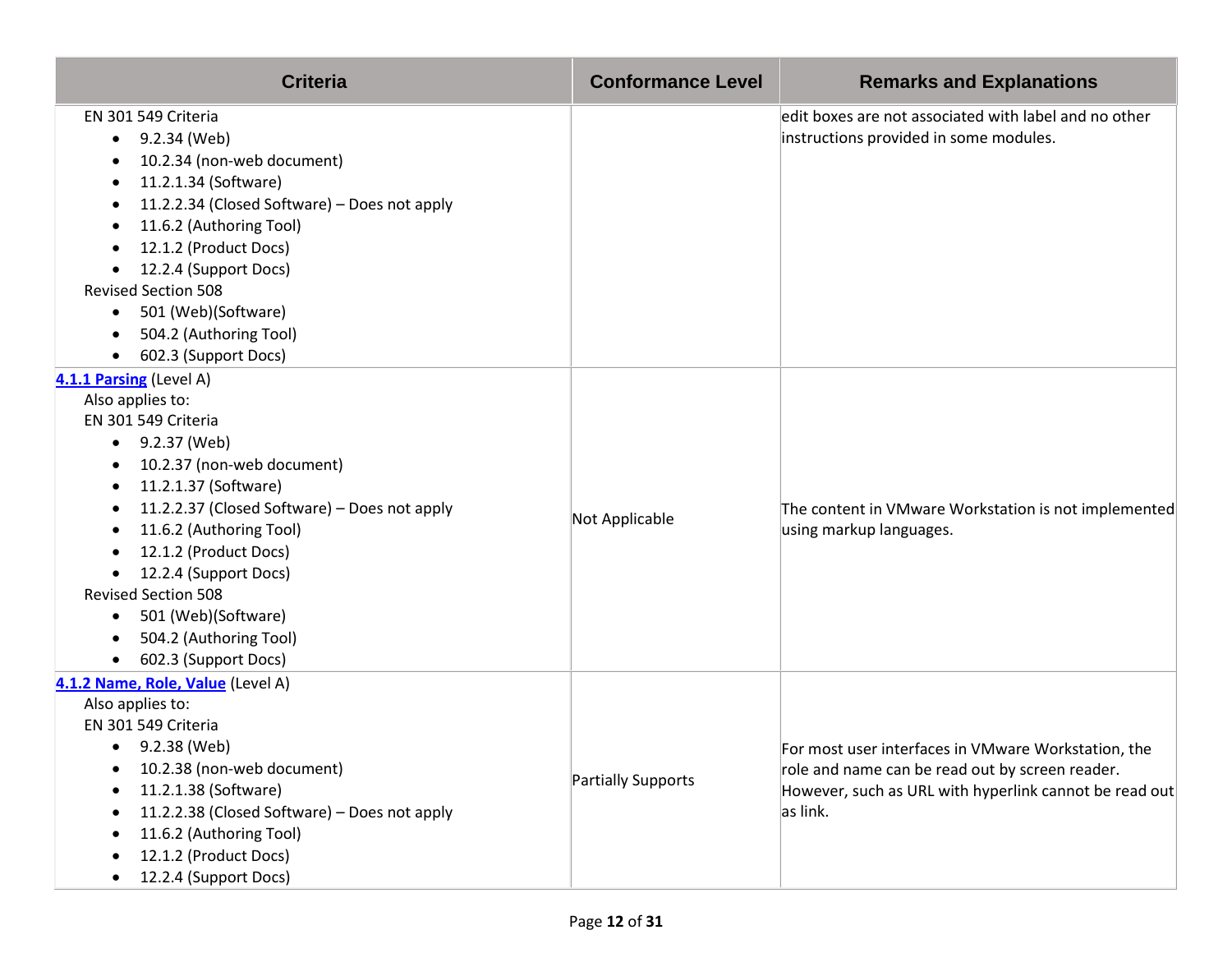| <b>Criteria</b>            | <b>Conformance Level</b> | <b>Remarks and Explanations</b> |
|----------------------------|--------------------------|---------------------------------|
| <b>Revised Section 508</b> |                          |                                 |
| 501 (Web)(Software)        |                          |                                 |
| 504.2 (Authoring Tool)     |                          |                                 |
| 602.3 (Support Docs)       |                          |                                 |

#### **Table 2: Success Criteria, Level AA**

| <b>Criteria</b>                                                                                                                                                                                                                                                                                                                                                                                                                                                              | <b>Conformance Level</b> | <b>Remarks and Explanations</b>                                |
|------------------------------------------------------------------------------------------------------------------------------------------------------------------------------------------------------------------------------------------------------------------------------------------------------------------------------------------------------------------------------------------------------------------------------------------------------------------------------|--------------------------|----------------------------------------------------------------|
| 1.2.4 Captions (Live) (Level AA)<br>Also applies to:<br>EN 301 549 Criteria<br>9.2.5 (Web)<br>$\bullet$<br>10.2.5 (non-web document)<br>11.2.1.5 (Software)<br>$\bullet$<br>11.2.2.5 (Closed Software) - Does not apply<br>$\bullet$<br>11.6.2 (Authoring Tool)<br>$\bullet$<br>12.1.2 (Product Docs)<br>12.2.4 (Support Docs)<br><b>Revised Section 508</b><br>501 (Web)(Software)<br>$\bullet$<br>504.2 (Authoring Tool)<br>$\bullet$<br>602.3 (Support Docs)<br>$\bullet$ | Not Applicable           | The VMware Workstation does not contain<br>synchronized media. |
| 1.2.5 Audio Description (Prerecorded) (Level AA)<br>Also applies to:<br>EN 301 549 Criteria<br>9.2.6 (Web)<br>٠<br>10.2.6 (non-web document)<br>11.2.1.6 (Software)<br>$\bullet$<br>11.2.2.6 (Closed Software) - Does not apply<br>11.6.2 (Authoring Tool)<br>12.1.2 (Product Docs)<br>$\bullet$<br>12.2.4 (Support Docs)<br>$\bullet$                                                                                                                                       | Not Applicable           | The VMware Workstation does not contain<br>synchronized media. |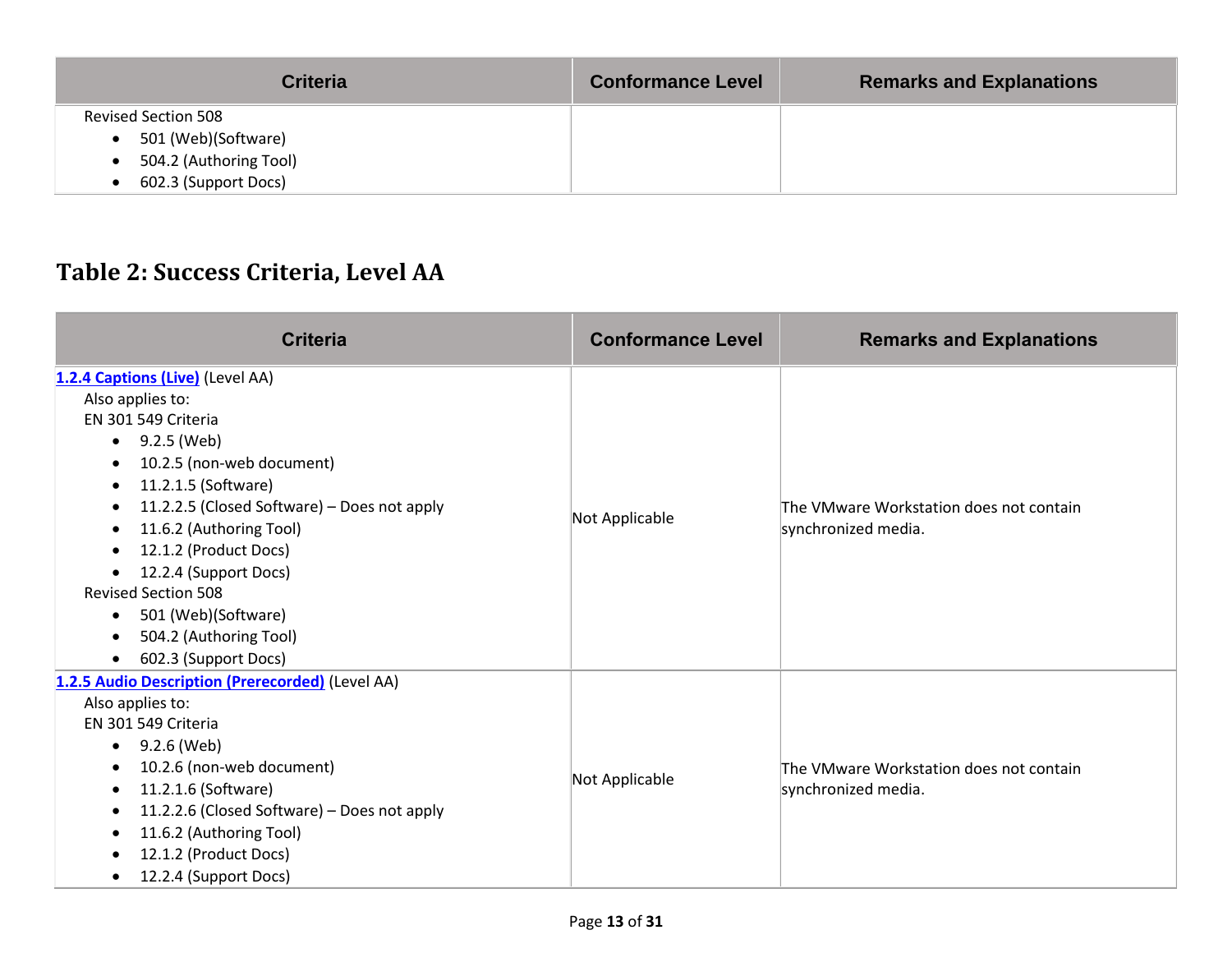| <b>Criteria</b>                                           | <b>Conformance Level</b> | <b>Remarks and Explanations</b>                       |
|-----------------------------------------------------------|--------------------------|-------------------------------------------------------|
| <b>Revised Section 508</b>                                |                          |                                                       |
| 501 (Web)(Software)<br>$\bullet$                          |                          |                                                       |
| 504.2 (Authoring Tool)<br>$\bullet$                       |                          |                                                       |
| 602.3 (Support Docs)                                      |                          |                                                       |
| 1.4.3 Contrast (Minimum) (Level AA)                       |                          |                                                       |
| Also applies to:                                          |                          |                                                       |
| EN 301 549 Criteria                                       |                          |                                                       |
| 9.2.12 (Web)<br>$\bullet$                                 |                          |                                                       |
| 10.2.12 (non-web document)                                |                          |                                                       |
| 11.2.1.12 (Software)                                      |                          |                                                       |
| 11.2.2.12 (Closed Software) - Does not apply<br>$\bullet$ | Supports                 | The text and image of text in VMware Workstation have |
| 11.6.2 (Authoring Tool)                                   |                          | contrast ratio of at least 4.5:1.                     |
| 12.1.2 (Product Docs)                                     |                          |                                                       |
| 12.2.4 (Support Docs)                                     |                          |                                                       |
| <b>Revised Section 508</b>                                |                          |                                                       |
| 501 (Web)(Software)                                       |                          |                                                       |
| 504.2 (Authoring Tool)<br>$\bullet$                       |                          |                                                       |
| 602.3 (Support Docs)<br>$\bullet$                         |                          |                                                       |
| 1.4.4 Resize text (Level AA)                              |                          |                                                       |
| Also applies to:                                          |                          | The text cannot be resized up to 200 percent without  |
| EN 301 549 Criteria                                       |                          |                                                       |
| 9.2.13 (Web)                                              |                          |                                                       |
| 10.2.13 (non-web document)                                |                          |                                                       |
| 11.2.1.13 (Software)                                      |                          |                                                       |
| 11.2.2.13 (Closed Software)<br>11.6.2 (Authoring Tool)    | Does Not Support         | requiring the use of assistive technology such as a   |
| 12.1.2 (Product Docs)                                     |                          | screen magnifier.                                     |
| 12.2.4 (Support Docs)                                     |                          |                                                       |
| <b>Revised Section 508</b>                                |                          |                                                       |
| 501 (Web)(Software)                                       |                          |                                                       |
| 504.2 (Authoring Tool)                                    |                          |                                                       |
| 602.3 (Support Docs)                                      |                          |                                                       |
| 1.4.5 Images of Text (Level AA)                           |                          |                                                       |
| Also applies to:                                          |                          | There is no Image of text on VMware Workstation, and  |
| EN 301 549 Criteria                                       | Supports                 | text is used instead of image of text to convey the   |
| $\bullet$ 9.2.14 (Web)                                    |                          | information.                                          |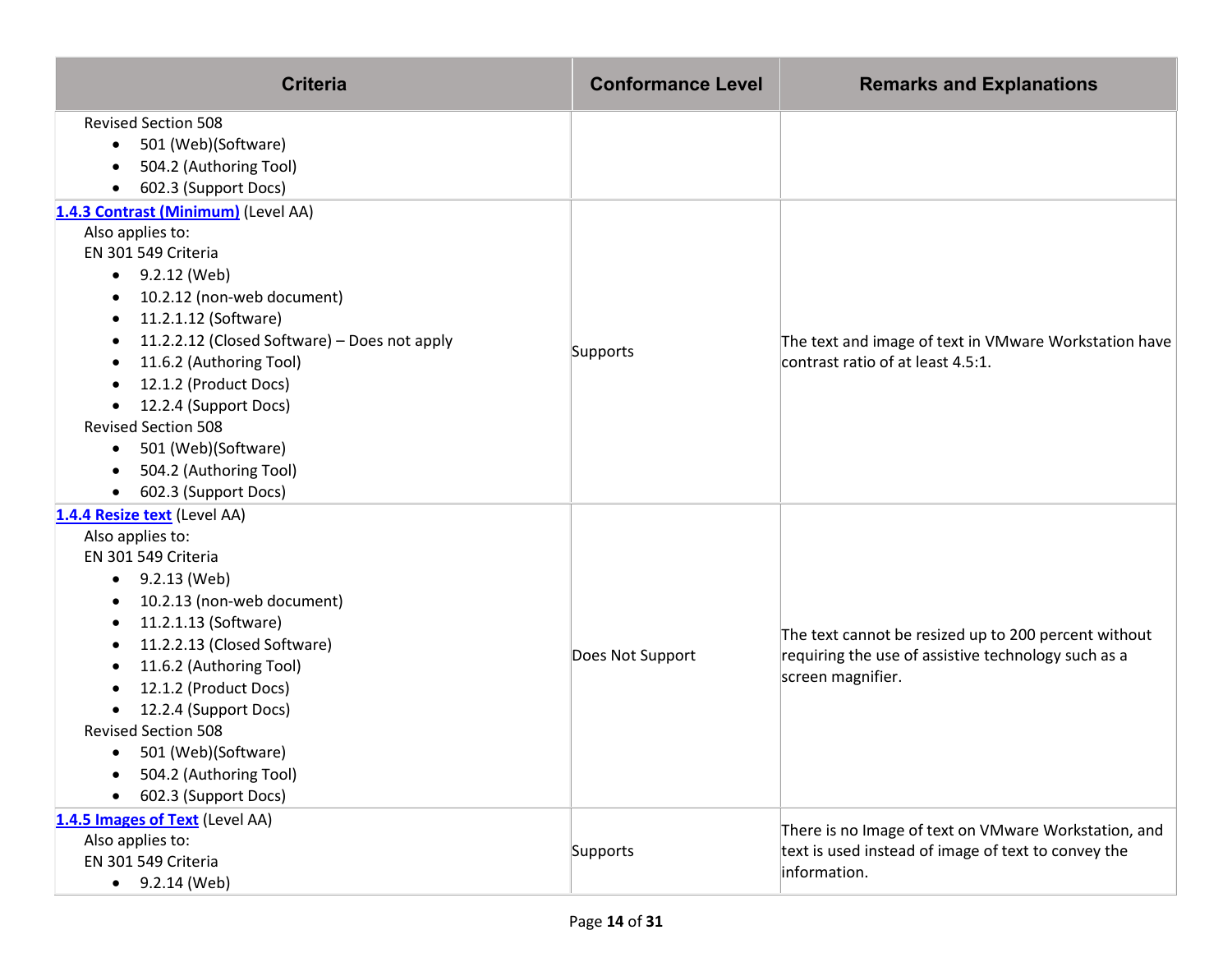| <b>Criteria</b>                                                                                                                                                                                                                                                                                                                                                                                                                                                                                                                                                                                  | <b>Conformance Level</b> | <b>Remarks and Explanations</b>                                                  |
|--------------------------------------------------------------------------------------------------------------------------------------------------------------------------------------------------------------------------------------------------------------------------------------------------------------------------------------------------------------------------------------------------------------------------------------------------------------------------------------------------------------------------------------------------------------------------------------------------|--------------------------|----------------------------------------------------------------------------------|
| 10.2.14 (non-web document)<br>$\bullet$<br>11.2.1.14 (Software)<br>11.2.2.14 (Closed Software) - Does not apply<br>11.6.2 (Authoring Tool)<br>12.1.2 (Product Docs)<br>12.2.4 (Support Docs)<br><b>Revised Section 508</b><br>501 (Web)(Software)<br>$\bullet$<br>504.2 (Authoring Tool)<br>602.3 (Support Docs)                                                                                                                                                                                                                                                                                 |                          |                                                                                  |
| 2.4.5 Multiple Ways (Level AA)<br>Also applies to:<br>EN 301 549 Criteria<br>$\bullet$ 9.2.24 (Web)<br>10.2.24 (non-web document) - Does not apply<br>$\bullet$<br>11.2.1.24 (Software) - Does not apply<br>$\bullet$<br>11.2.2.24 (Closed Software) - Does not apply<br>11.6.2 (Authoring Tool)<br>$\bullet$<br>12.1.2 (Product Docs)<br>12.2.4 (Support Docs)<br>$\bullet$<br><b>Revised Section 508</b><br>501 (Web)(Software) - Does not apply to non-web software<br>$\bullet$<br>504.2 (Authoring Tool)<br>$\bullet$<br>602.3 (Support Docs) - Does not apply to non-web docs<br>$\bullet$ | Supports                 | In VMware Workstation, users can use navigation<br>landmark to locate the menus. |
| 2.4.6 Headings and Labels (Level AA)<br>Also applies to:<br>EN 301 549 Criteria<br>9.2.25 (Web)<br>10.2.25 (non-web document)<br>11.2.1.25 (Software)<br>11.2.2.25 (Closed Software) - Does not apply<br>11.6.2 (Authoring Tool)<br>12.1.2 (Product Docs)<br>12.2.4 (Support Docs)<br><b>Revised Section 508</b><br>501 (Web)(Software)<br>$\bullet$                                                                                                                                                                                                                                             | Not Applicable           | VMware Workstation does not contain headings and<br>labels.                      |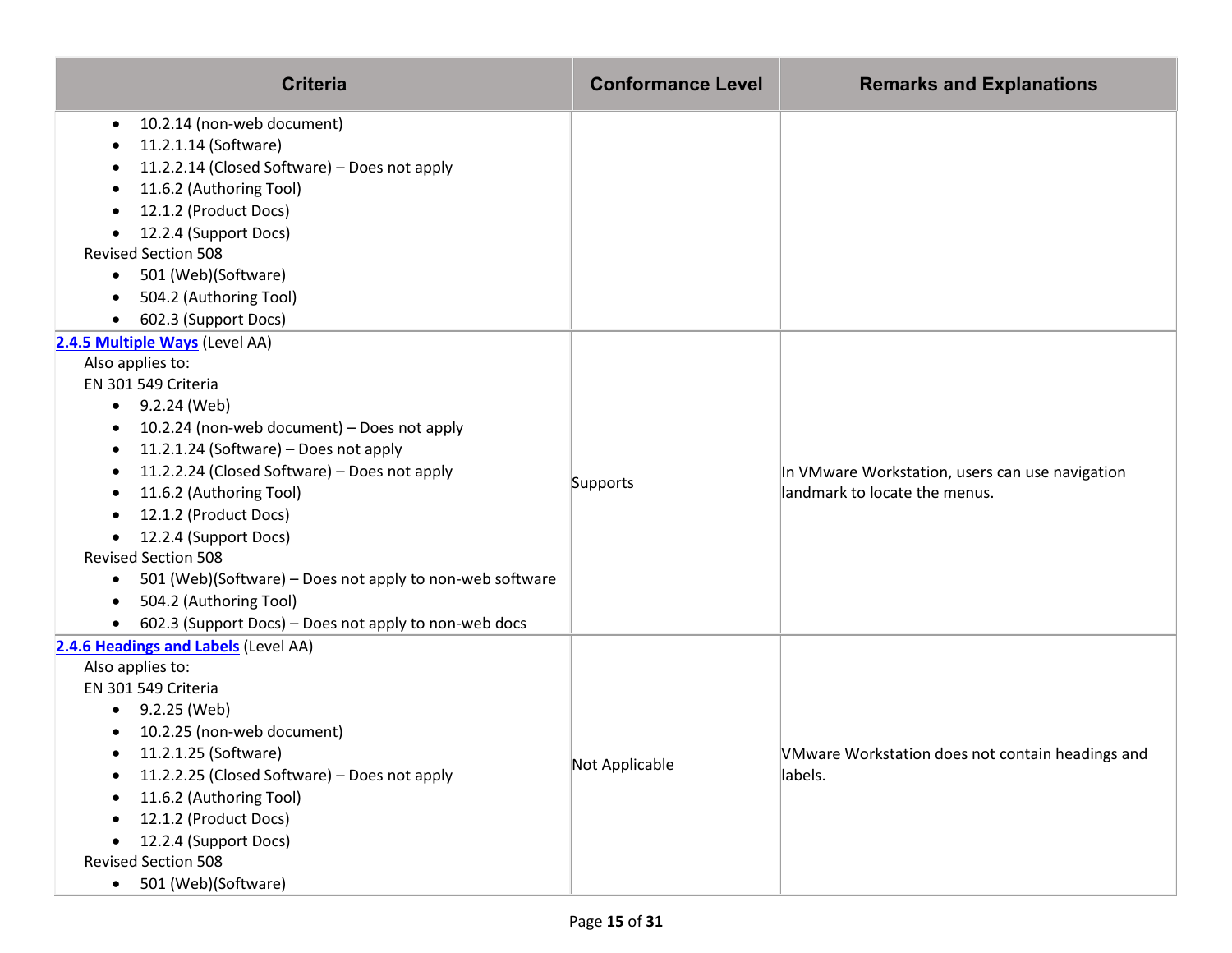| <b>Criteria</b>                              | <b>Conformance Level</b> | <b>Remarks and Explanations</b>                                                                                                                        |
|----------------------------------------------|--------------------------|--------------------------------------------------------------------------------------------------------------------------------------------------------|
| 504.2 (Authoring Tool)                       |                          |                                                                                                                                                        |
| 602.3 (Support Docs)                         |                          |                                                                                                                                                        |
| 2.4.7 Focus Visible (Level AA)               |                          |                                                                                                                                                        |
| Also applies to:                             |                          |                                                                                                                                                        |
| EN 301 549 Criteria                          |                          |                                                                                                                                                        |
| $-9.2.26$ (Web)                              |                          |                                                                                                                                                        |
| 10.2.26 (non-web document)                   |                          |                                                                                                                                                        |
| 11.2.1.26 (Software)                         |                          |                                                                                                                                                        |
| 11.2.2.26 (Closed Software) - Does not apply | Supports                 | All operable components have visible indicators when                                                                                                   |
| 11.6.2 (Authoring Tool)                      |                          | receiving focus.                                                                                                                                       |
| 12.1.2 (Product Docs)                        |                          |                                                                                                                                                        |
| 12.2.4 (Support Docs)                        |                          |                                                                                                                                                        |
| <b>Revised Section 508</b>                   |                          |                                                                                                                                                        |
| 501 (Web)(Software)<br>$\bullet$             |                          |                                                                                                                                                        |
| 504.2 (Authoring Tool)                       |                          |                                                                                                                                                        |
| 602.3 (Support Docs)                         |                          |                                                                                                                                                        |
| 3.1.2 Language of Parts (Level AA)           |                          |                                                                                                                                                        |
| Also applies to:                             |                          | The language in the VMware Workstation can be<br>determined by screen reader, users with disabilities can<br>be better able to understand the content. |
| EN 301 549 Criteria                          |                          |                                                                                                                                                        |
| 9.2.28 (Web)<br>$\bullet$                    |                          |                                                                                                                                                        |
| 10.2.28 (non-web document)<br>$\bullet$      |                          |                                                                                                                                                        |
| 11.2.1.28 (Software) - Does not apply        |                          |                                                                                                                                                        |
| 11.2.2.28 (Closed Software) - Does not apply | Supports                 |                                                                                                                                                        |
| 11.6.2 (Authoring Tool)                      |                          |                                                                                                                                                        |
| 12.1.2 (Product Docs)                        |                          |                                                                                                                                                        |
| 12.2.4 (Support Docs)                        |                          |                                                                                                                                                        |
| <b>Revised Section 508</b>                   |                          |                                                                                                                                                        |
| 501 (Web)(Software)                          |                          |                                                                                                                                                        |
| 504.2 (Authoring Tool)                       |                          |                                                                                                                                                        |
| 602.3 (Support Docs)                         |                          |                                                                                                                                                        |
| 3.2.3 Consistent Navigation (Level AA)       |                          |                                                                                                                                                        |
| Also applies to:                             |                          | The navigational mechanism occurs in same relative                                                                                                     |
| EN 301 549 Criteria                          | Supports                 | order in VM Workstation.                                                                                                                               |
| 9.2.31 (Web)<br>$\bullet$                    |                          |                                                                                                                                                        |
| 10.2.31 (non-web document) - Does not apply  |                          |                                                                                                                                                        |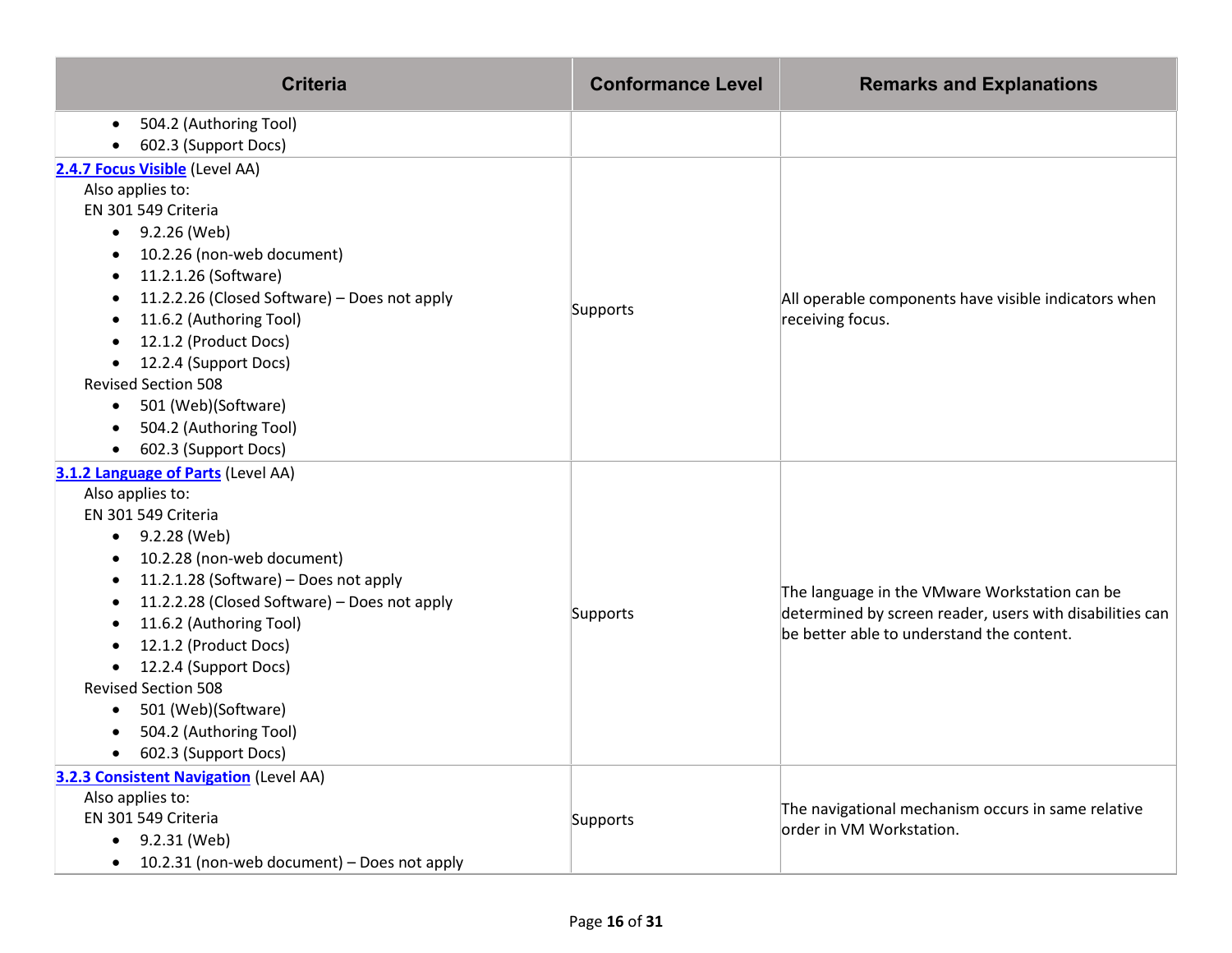| <b>Criteria</b>                                                    | <b>Conformance Level</b> | <b>Remarks and Explanations</b>                        |
|--------------------------------------------------------------------|--------------------------|--------------------------------------------------------|
| 11.2.1.31 (Software) - Does not apply<br>$\bullet$                 |                          |                                                        |
| 11.2.2.31 (Closed Software) - Does not apply<br>٠                  |                          |                                                        |
| 11.6.2 (Authoring Tool)                                            |                          |                                                        |
| 12.1.2 (Product Docs)                                              |                          |                                                        |
| 12.2.4 (Support Docs)<br>٠                                         |                          |                                                        |
| <b>Revised Section 508</b>                                         |                          |                                                        |
| 501 (Web)(Software) – Does not apply to non-web software<br>٠      |                          |                                                        |
| 504.2 (Authoring Tool)<br>$\bullet$                                |                          |                                                        |
| 602.3 (Support Docs) - Does not apply to non-web docs              |                          |                                                        |
| <b>3.2.4 Consistent Identification (Level AA)</b>                  |                          |                                                        |
| Also applies to:                                                   |                          |                                                        |
| EN 301 549 Criteria                                                |                          |                                                        |
| 9.2.32 (Web)<br>$\bullet$                                          |                          |                                                        |
| 10.2.32 (non-web document) - Does not apply                        |                          |                                                        |
| 11.2.1.32 (Software) – Does not apply<br>٠                         |                          |                                                        |
| 11.2.2.32 (Closed Software) - Does not apply<br>٠                  | Supports                 | The functional components are identified consistently. |
| 11.6.2 (Authoring Tool)                                            |                          |                                                        |
| 12.1.2 (Product Docs)                                              |                          |                                                        |
| 12.2.4 (Support Docs)                                              |                          |                                                        |
| <b>Revised Section 508</b>                                         |                          |                                                        |
| 501 (Web)(Software) – Does not apply to non-web software<br>٠      |                          |                                                        |
| 504.2 (Authoring Tool)<br>$\bullet$                                |                          |                                                        |
| 602.3 (Support Docs) - Does not apply to non-web docs<br>$\bullet$ |                          |                                                        |
| <b>3.3.3 Error Suggestion</b> (Level AA)                           |                          |                                                        |
| Also applies to:                                                   |                          |                                                        |
| EN 301 549 Criteria                                                |                          |                                                        |
| $\bullet$ 9.2.35 (Web)                                             |                          |                                                        |
| 10.2.35 (non-web document)                                         |                          |                                                        |
| 11.2.1.35 (Software)<br>$\bullet$                                  |                          | There are appropriate suggestions with correction for  |
| • 11.2.2.35 (Closed Software) - Does not apply                     | Supports                 | an input error in VMware Workstation.                  |
| 11.6.2 (Authoring Tool)                                            |                          |                                                        |
| 12.1.2 (Product Docs)                                              |                          |                                                        |
| 12.2.4 (Support Docs)                                              |                          |                                                        |
| <b>Revised Section 508</b>                                         |                          |                                                        |
| 501 (Web)(Software)                                                |                          |                                                        |
| 504.2 (Authoring Tool)<br>$\bullet$                                |                          |                                                        |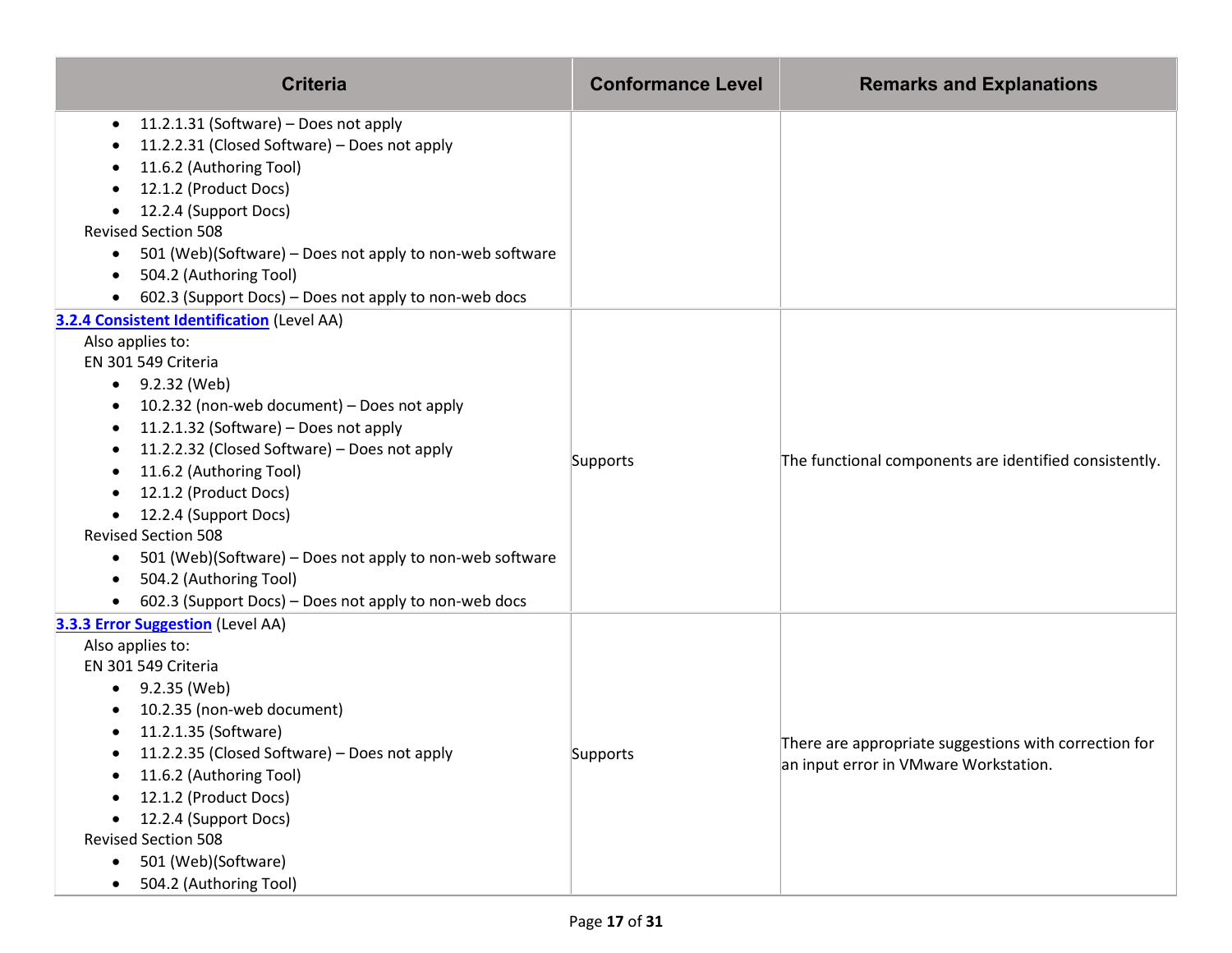| <b>Criteria</b>                                                                                                                                                                                                                                                                                                                                                                                                                                                                                                              | <b>Conformance Level</b> | <b>Remarks and Explanations</b>                                                                                                                                                                                                               |
|------------------------------------------------------------------------------------------------------------------------------------------------------------------------------------------------------------------------------------------------------------------------------------------------------------------------------------------------------------------------------------------------------------------------------------------------------------------------------------------------------------------------------|--------------------------|-----------------------------------------------------------------------------------------------------------------------------------------------------------------------------------------------------------------------------------------------|
| 602.3 (Support Docs)<br>$\bullet$                                                                                                                                                                                                                                                                                                                                                                                                                                                                                            |                          |                                                                                                                                                                                                                                               |
| 3.3.4 Error Prevention (Legal, Financial, Data) (Level AA)<br>Also applies to:<br>EN 301 549 Criteria<br>9.2.36 (Web)<br>$\bullet$<br>10.2.36 (non-web document)<br>$\bullet$<br>11.2.1.36 (Software)<br>$\bullet$<br>11.2.2.36 (Closed Software) – Does not apply<br>$\bullet$<br>11.6.2 (Authoring Tool)<br>$\bullet$<br>12.1.2 (Product Docs)<br>$\bullet$<br>12.2.4 (Support Docs)<br>$\bullet$<br><b>Revised Section 508</b><br>501 (Web)(Software)<br>$\bullet$<br>504.2 (Authoring Tool)<br>٠<br>602.3 (Support Docs) | Not Applicable           | The VMware Workstation does not contain web pages<br>that cause legal commitments or financial transactions<br>for the user to occur, that modify or delete user-<br>controllable data in data storage systems, or that submit<br>luser test. |

# **Table 3: Success Criteria, Level AAA**

| <b>Criteria</b>                                                                                                                                                | <b>Conformance Level</b> | <b>Remarks and Explanations</b>                                |
|----------------------------------------------------------------------------------------------------------------------------------------------------------------|--------------------------|----------------------------------------------------------------|
| 1.2.6 Sign Language (Prerecorded) (Level AAA)<br>Also applies to:<br>EN 301 549 Criteria - Does not apply<br>Revised Section 508 - Does not apply              | Not Applicable           | VMware Workstation does not contain Audio and Video<br>lmedia. |
| 1.2.7 Extended Audio Description (Prerecorded) (Level AAA)<br>Also applies to:<br>EN 301 549 Criteria - Does not apply<br>Revised Section 508 - Does not apply | Not Applicable           | VMware Workstation does not contain Audio and Video<br>lmedia. |
| 1.2.8 Media Alternative (Prerecorded) (Level AAA)<br>Also applies to:<br>EN 301 549 Criteria - Does not apply<br>Revised Section 508 - Does not apply          | Not Applicable           | VMware Workstation does not contain Audio and Video<br>lmedia. |
| 1.2.9 Audio-only (Live) (Level AAA)<br>Also applies to:                                                                                                        | Not Applicable           | VMware Workstation does not contain live Audio<br>content.     |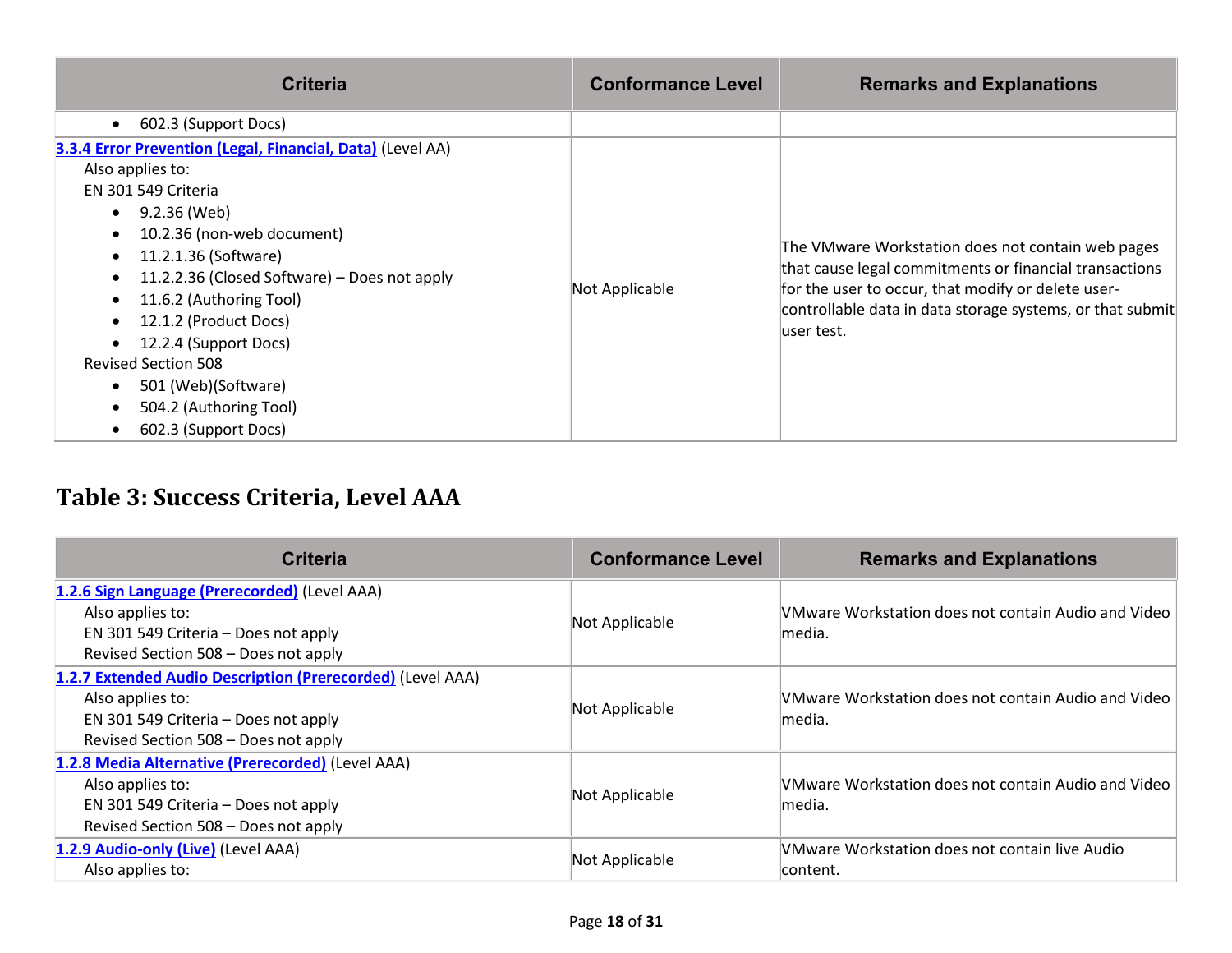| <b>Criteria</b>                                                                                                                                             | <b>Conformance Level</b> | <b>Remarks and Explanations</b>                                                                                                                                                             |
|-------------------------------------------------------------------------------------------------------------------------------------------------------------|--------------------------|---------------------------------------------------------------------------------------------------------------------------------------------------------------------------------------------|
| EN 301 549 Criteria- Does not apply<br>Revised Section 508 - Does not apply                                                                                 |                          |                                                                                                                                                                                             |
| 1.4.6 Contrast Enhanced (Level AAA)<br>Also applies to:<br>EN 301 549 Criteria - Does not apply<br>Revised Section 508 - Does not apply                     | Partially Supports       | Most of the text in VMware Workstation has a contrast<br>ratio of at least 7:1.<br>But the contrast ratio for some buttons or links does not<br>meet it.                                    |
| 1.4.7 Low or No Background Audio (Level AAA)<br>Also applies to:<br>EN 301 549 Criteria - Does not apply<br>Revised Section 508 - Does not apply            | Not Applicable           | VMware Workstation does not contain Audio and Video<br>media.                                                                                                                               |
| 1.4.8 Visual Presentation (Level AAA)<br>Also applies to:<br>EN 301 549 Criteria - Does not apply<br>Revised Section 508 - Does not apply                   | Partially Supports       | Most blocks of text have a good visual presentation in<br><b>VMware Workstation.</b><br>However some specifying texts do not meet the<br>criterion, such as the Width exceed 80 characters. |
| 1.4.9 Images of Text (No Exception) Control (Level AAA)<br>Also applies to:<br>EN 301 549 Criteria - Does not apply<br>Revised Section 508 - Does not apply | Supports                 | There is no Image of text in VMware Workstation.                                                                                                                                            |
| 2.1.3 Keyboard (No Exception) (Level AAA)<br>Also applies to:<br>EN 301 549 Criteria - Does not apply<br>Revised Section 508 - Does not apply               | Partially Supports       | Most components in VMware Workstation support<br>keyboard access.<br>However, some controls cannot be access from<br>keyboard such as "X" button.                                           |
| 2.2.3 No Timing (Level AAA)<br>Also applies to:<br>EN 301 549 Criteria - Does not apply<br>Revised Section 508 - Does not apply                             | Supports                 | There is no timing related content on VMware<br>Workstation, hence timing is not an essential part of the<br>event for this product.                                                        |
| 2.2.4 Interruptions (Level AAA)<br>Also applies to:<br>EN 301 549 Criteria - Does not apply<br>Revised Section 508 - Does not apply                         | Not Applicable           | There is no interruption related content on VMware<br>Workstation.                                                                                                                          |
| 2.2.5 Re-authenticating (Level AAA)<br>Also applies to:<br>EN 301 549 Criteria - Does not apply<br>Revised Section 508 - Does not apply                     | Not Applicable           | There is no Re-authenticating on VMware Workstation.                                                                                                                                        |
| 2.3.2 Three Flashes (Level AAA)<br>Also applies to:                                                                                                         | Supports                 | VMware Workstation does not contain anything that<br>flashes more than three times in any one-second period                                                                                 |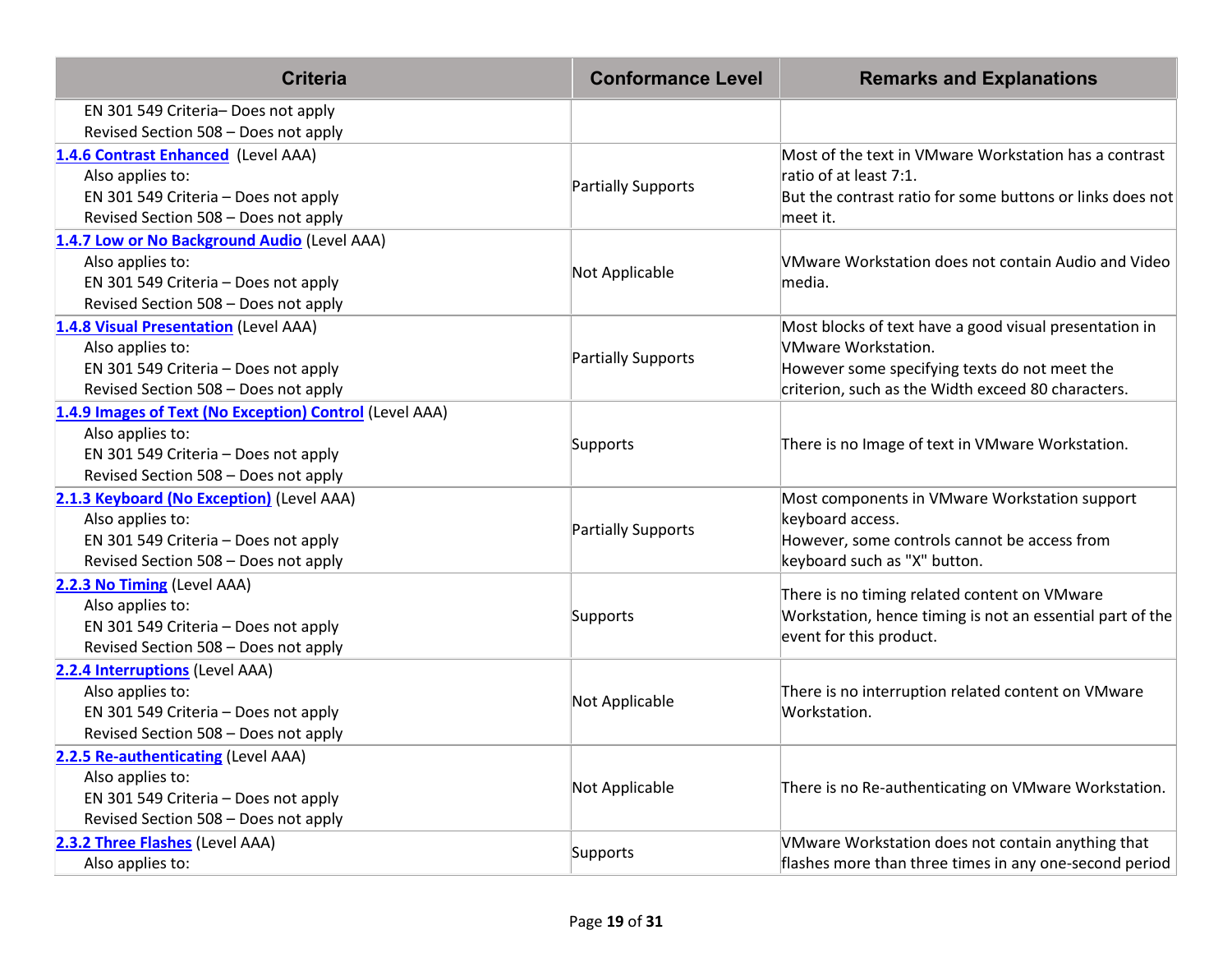| <b>Criteria</b>                                                                                                                                | <b>Conformance Level</b> | <b>Remarks and Explanations</b>                                                                                                    |
|------------------------------------------------------------------------------------------------------------------------------------------------|--------------------------|------------------------------------------------------------------------------------------------------------------------------------|
| EN 301 549 Criteria - Does not apply<br>Revised Section 508 - Does not apply                                                                   |                          | to reduce the chance of seizures.                                                                                                  |
| 2.4.8 Location (Level AAA)<br>Also applies to:<br>EN 301 549 Criteria - Does not apply<br>Revised Section 508 - Does not apply                 | Not Applicable           | VMware Workstation does not contain a set of<br>webpage, thus the location info is not needed.                                     |
| 2.4.9 Link Purpose (Link Only) (Level AAA)<br>Also applies to:<br>EN 301 549 Criteria - Does not apply<br>Revised Section 508 - Does not apply | Partially Supports       | Most links can be identified through their link text, but<br>some links cannot be determined by its text, such as<br>"Learn more". |
| 2.4.10 Section Headings (Level AAA)<br>Also applies to:<br>EN 301 549 Criteria - Does not apply<br>Revised Section 508 - Does not apply        | Supports                 | Each section has a heading in VMware Workstation.                                                                                  |
| 3.1.3 Unusual Words (Level AAA)<br>Also applies to:<br>EN 301 549 Criteria - Does not apply<br>Revised Section 508 - Does not apply            | Not Applicable           | No unusual Words used in VMware Workstation.                                                                                       |
| <b>3.1.4 Abbreviations (Level AAA)</b><br>Also applies to:<br>EN 301 549 Criteria - Does not apply<br>Revised Section 508 - Does not apply     | Supports                 | All abbreviations in VMware Workstation have<br>expanded form or meaning of abbreviations.                                         |
| 3.1.5 Reading Level (Level AAA)<br>Also applies to:<br>EN 301 549 Criteria - Does not apply<br>Revised Section 508 - Does not apply            | Not Applicable           | After removal of proper names and titles, it is available<br>for the lower secondary education level.                              |
| <b>3.1.6 Pronunciation</b> (Level AAA)<br>Also applies to:<br>EN 301 549 Criteria - Does not apply<br>Revised Section 508 - Does not apply     | Not Applicable           | In VMware Workstation, no words cause ambiguous<br>meaning without knowing the pronunciation.                                      |
| 3.2.5 Change on Request (Level AAA)<br>Also applies to:<br>EN 301 549 Criteria - Does not apply<br>Revised Section 508 - Does not apply        | Supports                 | All requests can be initiated or enabled/disabled by<br>users on VMware Workstation.                                               |
| 3.3.5 Help (Level AAA)<br>Also applies to:                                                                                                     | Supports                 | Context-sensitive help is available on VMware<br>Workstation.                                                                      |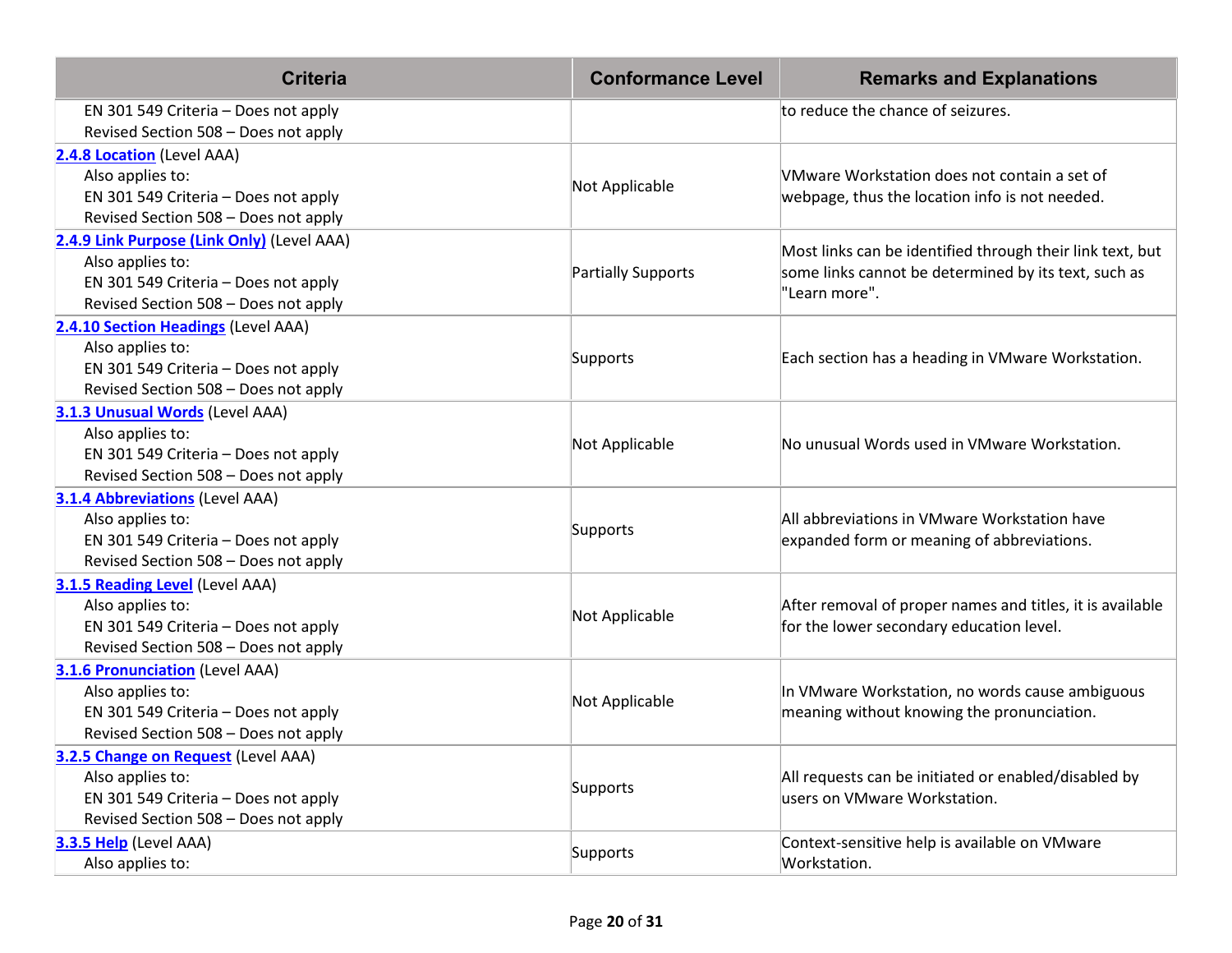| <b>Criteria</b>                          | <b>Conformance Level</b> | <b>Remarks and Explanations</b>                      |
|------------------------------------------|--------------------------|------------------------------------------------------|
| EN 301 549 Criteria - Does not apply     |                          |                                                      |
| Revised Section 508 - Does not apply     |                          |                                                      |
| 3.3.6 Error Prevention (All) (Level AAA) |                          | VMware Workstation supports reversible submission,   |
| Also applies to:                         | Supports                 | data input check and information confirmation before |
| EN 301 549 Criteria - Does not apply     |                          | finalizing the submission.                           |
| Revised Section 508 - Does not apply     |                          |                                                      |

# **Revised Section 508 Report**

#### **Chapter 3: Functional Performance Criteria (FPC)**

| <b>Criteria</b>                       | <b>Conformance Level</b> | <b>Remarks and Explanations</b>                                                                                                                                                                                                                                                                                      |
|---------------------------------------|--------------------------|----------------------------------------------------------------------------------------------------------------------------------------------------------------------------------------------------------------------------------------------------------------------------------------------------------------------|
| 302.1 Without Vision                  | Partially Supports       | Most features allow vision-impaired users to use screen readers to interact<br>with user interface elements.<br>However, some features have accessibility issues, such as contrast ratio for<br>some content doesn't meet 4.5:1, redundant blank is read out by screen<br>reader  that affect vision-impaired users. |
| 302.2 With Limited Vision             | Partially Supports       | Most features allow low vision users to use tools such as screen<br>readers/Magnifier to interact with user interface elements.<br>However, some user interface does not have enough color contrast ratio to<br>allow low-vision user to distinguish.                                                                |
| 302.3 Without Perception of Color     | Partially Supports       | Most information in VMware Workstation does not use color as the only<br>visual method to convey information.<br>However, for memory types, the memory size is only distinguished by color<br>without any text description.                                                                                          |
| 302.4 Without Hearing                 | Supports                 | VMware Workstation is available to people who are deaf or hard of hearing.<br>There is no operation requires user hearing.                                                                                                                                                                                           |
| 302.5 With Limited Hearing            | Supports                 | VMware Workstation is available to people who are deaf or hard of hearing.<br>There is no operation requires user hearing.                                                                                                                                                                                           |
| 302.6 Without Speech                  | Supports                 | VMware Workstation does not require user speech.                                                                                                                                                                                                                                                                     |
| 302.7 With Limited Manipulation       | Supports                 | VMware Workstation does not require simultaneous manual operations or<br>fine motor control.                                                                                                                                                                                                                         |
| 302.8 With Limited Reach and Strength | Supports                 | VMware Workstation can be operated by people with limited reach and<br>limited strength. There is no operation requires user with reach and strength.                                                                                                                                                                |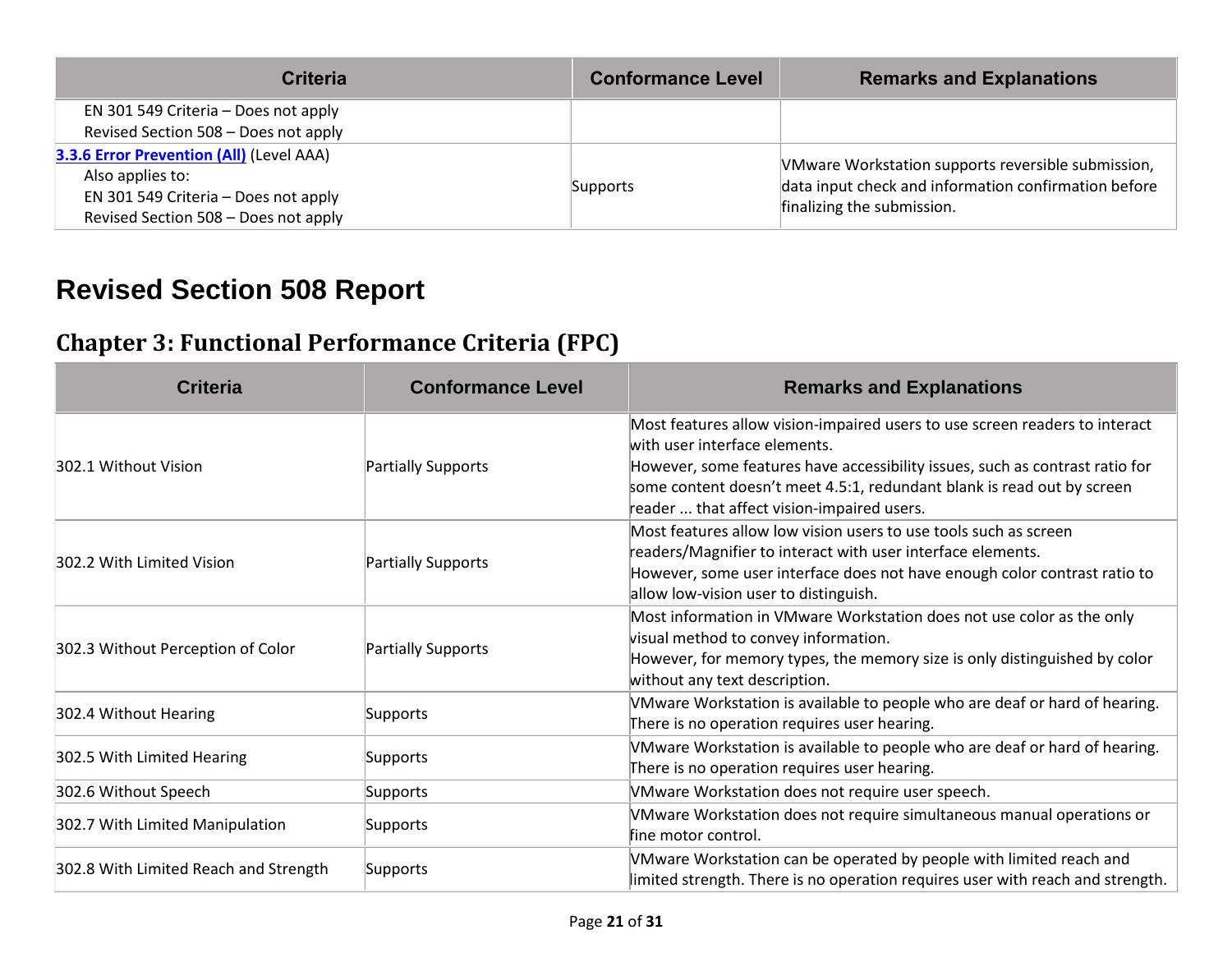| <b>Criteria</b>                                                   | <b>Conformance Level</b> | <b>Remarks and Explanations</b>                                                                                                                                                                                                   |
|-------------------------------------------------------------------|--------------------------|-----------------------------------------------------------------------------------------------------------------------------------------------------------------------------------------------------------------------------------|
| 302.9 With Limited Language, Cognitive,<br>and Learning Abilities | Partially Supports       | VMware Workstation is compatible with screen reader and provides<br>instruction when requires user input.<br>However, the line space and background/foreground unchangeable issues<br>may affect user with cognitive limitations. |

#### **Chapter 4: Hardware**

All criteria of chapter 4 are Not Applicable for VMware Workstation.

#### **Chapter 5: Software**

| <b>Criteria</b>                                          | <b>Conformance Level</b>            | <b>Remarks and Explanations</b>                                                                                                                                       |
|----------------------------------------------------------|-------------------------------------|-----------------------------------------------------------------------------------------------------------------------------------------------------------------------|
| 501.1 Scope - Incorporation of WCAG 2.0<br>AA            | See WCAG 2.0 section                | See information in WCAG section                                                                                                                                       |
| 502 Interoperability with Assistive<br><b>Technology</b> | Heading cell - no response required | Heading cell - no response required                                                                                                                                   |
| 502.2.1 User Control of Accessibility<br>Features        | Not Applicable                      | VMware Workstation is not Platform software.                                                                                                                          |
| 502.2.2 No Disruption of Accessibility<br>Features       | Supports                            | VMware Workstation does not disrupt platform accessibility features.                                                                                                  |
| <b>502.3 Accessibility Services</b>                      | Heading cell - no response required | Heading cell - no response required                                                                                                                                   |
| 502.3.1 Object Information                               | Partially Supports                  | Most objects can be detected and read out by screen reader.<br>However, some edit boxes' description and some objects' states cannot be<br>read out by screen reader. |
| 502.3.2 Modification of Object Information Supports      |                                     | VMware Workstation provide interface to modify objects information.                                                                                                   |
| 502.3.3 Row, Column, and Headers                         | Supports                            | Screen reader can read out rows, columns, and table headers for tables in<br>VMware Workstation.                                                                      |
| 502.3.4 Values                                           | Supports                            | The values associated with objects are available to users and can be read out<br>by screen reader.                                                                    |
| 502.3.5 Modification of Values                           | Supports                            | The values that can be set by user also can be set via keyboard when using<br>screen reader.                                                                          |
| 502.3.6 Label Relationships                              | Partially Supports                  | Most labels in VMware Workstation can be detected and read out by screen<br>reader.<br>However, some labels, such as file edit boxes cannot be read out by screen     |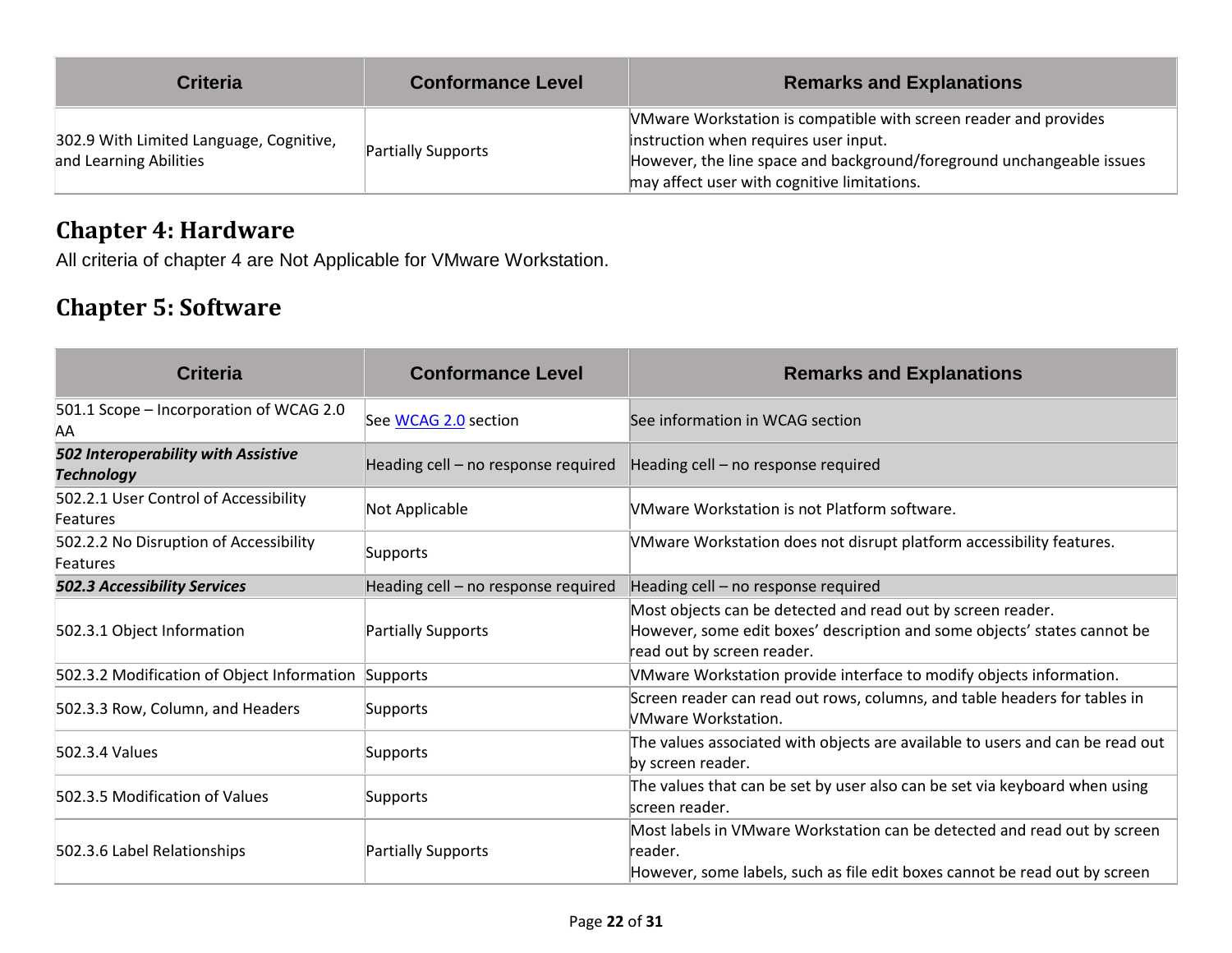| <b>Criteria</b>                                                                      | <b>Conformance Level</b>            | <b>Remarks and Explanations</b>                                                                                                                                                                                                    |
|--------------------------------------------------------------------------------------|-------------------------------------|------------------------------------------------------------------------------------------------------------------------------------------------------------------------------------------------------------------------------------|
|                                                                                      |                                     | reader.                                                                                                                                                                                                                            |
| 502.3.7 Hierarchical Relationships                                                   | Supports                            | All objects' hierarchical relationships information in VMware Workstation can<br>be obtained by screen reader.                                                                                                                     |
| 502.3.8 Text                                                                         | Partially Supports                  | Most content of text objects, text attributes, and the boundary of text<br>rendered to the screen in VMware Workstation are available and displayed.<br>However, description for some buttons cannot be read out by screen reader. |
| 502.3.9 Modification of Text                                                         | Supports                            | Text set by the user can be set programmatically.                                                                                                                                                                                  |
| 502.3.10 List of Actions                                                             | Partially Supports                  | The supported actions for most objects can be executed in VMware<br>Workstation.<br>However, some clickable components cannot be focused and operated<br>through keyboard.                                                         |
| 502.3.11 Actions on Objects                                                          | Partially Supports                  | VMware Workstation allows assistive technology to execute actions on<br>objects.<br>However, some clickable components cannot be focused and operated<br>through keyboard.                                                         |
| 502.3.12 Focus Cursor                                                                | Partially Supports                  | VMware Workstation shows text insertion point when requires user input and<br>has visible focus.<br>However, some clickable components cannot be focused.                                                                          |
| 502.3.13 Modification of Focus Cursor                                                | Supports                            | The focus cursor can be tracked and moved among interactive interface<br>elements as the input focus changes.                                                                                                                      |
| 502.3.14 Event Notification                                                          | Partially Supports                  | Most notification of events is available to screen reader.<br>However, the alert/warning message is not available to screen reader.                                                                                                |
| 502.4 Platform Accessibility Features                                                | Not Applicable                      | VMware Workstation is not platform software.                                                                                                                                                                                       |
| <b>503 Applications</b>                                                              | Heading cell - no response required | Heading cell - no response required                                                                                                                                                                                                |
| 503.2 User Preferences                                                               | Supports                            | VMware Workstation permits user preferences from platform settings.                                                                                                                                                                |
| 503.3 Alternative User Interfaces                                                    | Not Applicable                      | VMware Workstation does not provide any alternative user interface that<br>functions as assistive technology.                                                                                                                      |
| 503.4 User Controls for Captions and Audio<br><b>Description</b>                     | Heading cell - no response required | Heading cell - no response required                                                                                                                                                                                                |
| 503.4.1 Caption Controls                                                             | Not Applicable                      | VMware Workstation does not contain video or audio content.                                                                                                                                                                        |
| 503.4.2 Audio Description Controls                                                   | Not Applicable                      | VMware Workstation does not contain video or audio content.                                                                                                                                                                        |
| <b>504 Authoring Tools</b>                                                           | Heading cell - no response required | Heading cell - no response required                                                                                                                                                                                                |
| 504.2 Content Creation or Editing (if not<br>authoring tool, enter "not applicable") | See WCAG 2.0 section                | See information in WCAG section                                                                                                                                                                                                    |
| 504.2.1 Preservation of Information                                                  | Not Applicable                      | VMware Workstation is not an authoring tool.                                                                                                                                                                                       |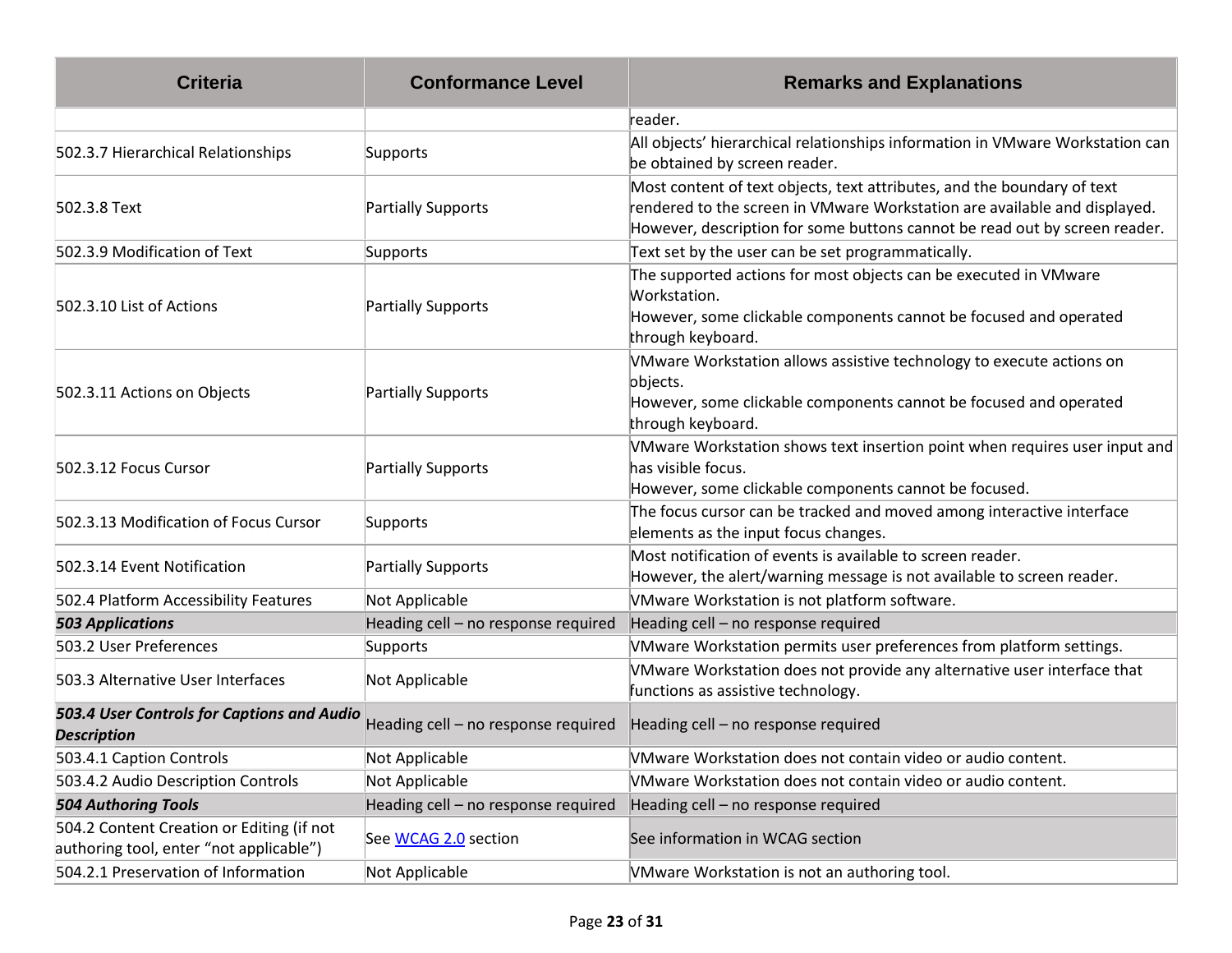| <b>Criteria</b>                      | <b>Conformance Level</b> | <b>Remarks and Explanations</b>              |
|--------------------------------------|--------------------------|----------------------------------------------|
| Provided for Accessibility in Format |                          |                                              |
| Conversion                           |                          |                                              |
| 504.2.2 PDF Export                   | Not Applicable           | VMware Workstation is not an authoring tool. |
| 504.3 Prompts                        | Not Applicable           | VMware Workstation is not an authoring tool. |
| 504.4 Templates                      | Not Applicable           | VMware Workstation is not an authoring tool. |

# **Chapter 6: Support Documentation and Services**

| <b>Criteria</b>                                                            | <b>Conformance Level</b>            | <b>Remarks and Explanations</b>                                                                                                                                                                                                                                                                                                                                                                          |
|----------------------------------------------------------------------------|-------------------------------------|----------------------------------------------------------------------------------------------------------------------------------------------------------------------------------------------------------------------------------------------------------------------------------------------------------------------------------------------------------------------------------------------------------|
| 601.1 Scope                                                                | Heading cell - no response required | Heading cell - no response required                                                                                                                                                                                                                                                                                                                                                                      |
| <b>602 Support Documentation</b>                                           | Heading cell - no response required | Heading cell - no response required                                                                                                                                                                                                                                                                                                                                                                      |
| 602.2 Accessibility and Compatibility<br><b>Features</b>                   | Not Applicable                      | VMware Workstation has no accessibility and compatibility features, so no<br>documentation is required.                                                                                                                                                                                                                                                                                                  |
| 602.3 Electronic Support Documentation                                     | See WCAG 2.0 section                | See information in WCAG section                                                                                                                                                                                                                                                                                                                                                                          |
| 602.4 Alternate Formats for Non-Electronic<br><b>Support Documentation</b> | Not Applicable                      | All the documents of VMware Workstation are electronic formats.                                                                                                                                                                                                                                                                                                                                          |
| <b>603 Support Services</b>                                                | Heading cell - no response required | Heading cell - no response required                                                                                                                                                                                                                                                                                                                                                                      |
| 603.2 Information on Accessibility and<br><b>Compatibility Features</b>    | Not Applicable                      | VMware Workstation has no build-in accessibility features, so no<br>corresponding support services is required.                                                                                                                                                                                                                                                                                          |
| 603.3 Accommodation of Communication<br><b>Needs</b>                       | Supports                            | Support services of the VMware Workstation is provided, such as the Help,<br>the privacy policy, open source license and submit logs link of about. In<br>addition, there is some contact info listed in the electronic documents.<br>VMware customers have access to get support service through the Get<br>Support from web (https://www.vmware.com/support.html) or calling the<br>support telephone. |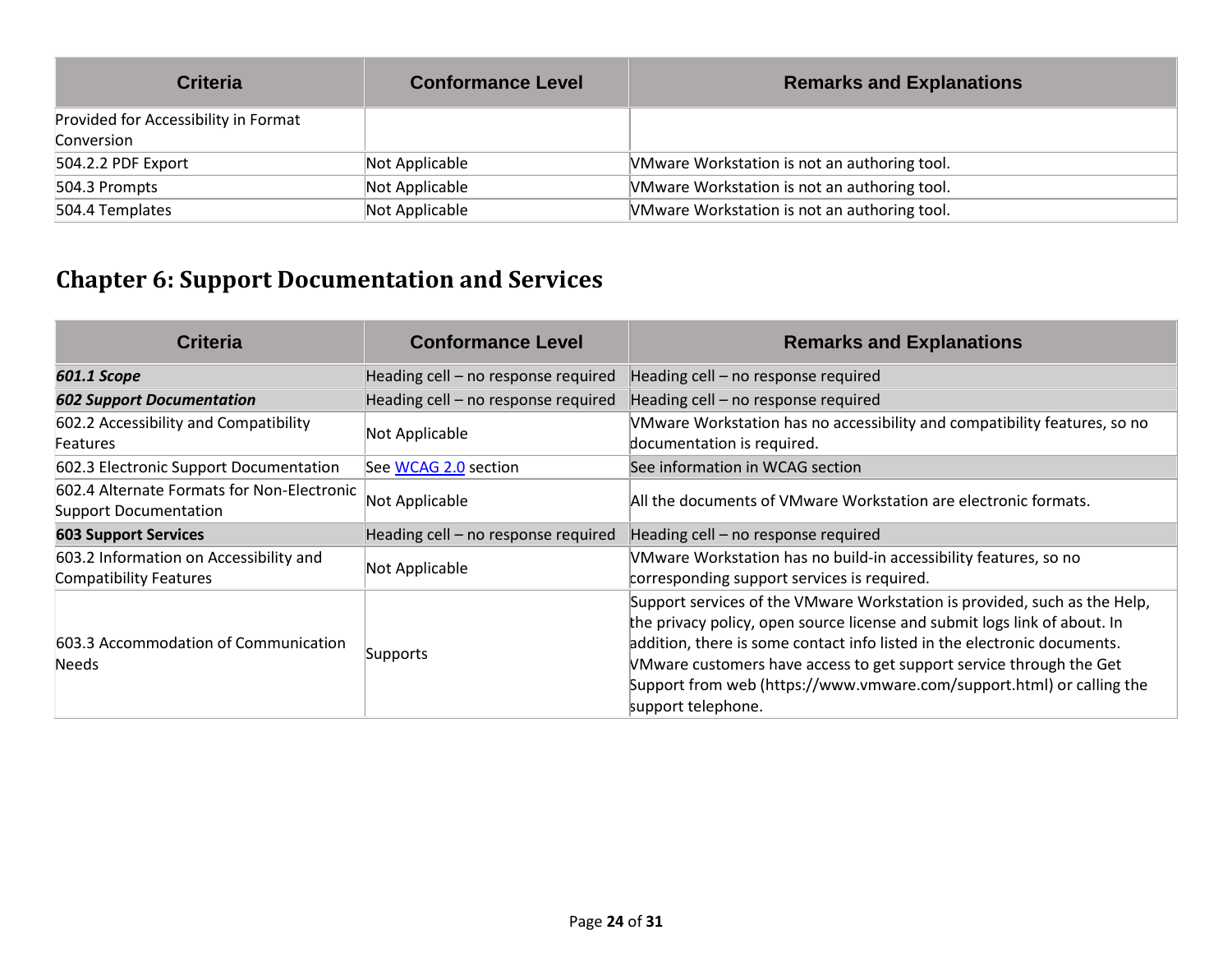# **EN 301 549 Report**

#### **Chapter 4: 4.2 Functional Performance Statements (FPS)**

| <b>Criteria</b>                                      | <b>Conformance Level</b> | <b>Remarks and Explanations</b>                                                                                                                                                                                                                                                                                      |
|------------------------------------------------------|--------------------------|----------------------------------------------------------------------------------------------------------------------------------------------------------------------------------------------------------------------------------------------------------------------------------------------------------------------|
| 4.2.1 Usage without vision                           | Partially Supports       | Most features allow vision-impaired users to use screen readers to interact<br>with user interface elements.<br>However, some features have accessibility issues, such as contrast ratio for<br>some content doesn't meet 4.5:1, redundant blank is read out by screen<br>reader  that affect vision-impaired users. |
| 4.2.2 Usage with limited vision                      | Partially Supports       | Most features allow low vision users to use tools such as screen<br>readers/Magnifier to interact with user interface elements.<br>However, some user interface does not have enough color contrast ratio to<br>allow low-vision user to distinguish.                                                                |
| 4.2.3 Usage without perception of colour             | Partially Supports       | Most information in VMware Workstation does not use color as the only<br>visual method to convey information.<br>However, for memory types, the memory size is only distinguished by color<br>without any text description.                                                                                          |
| 4.2.4 Usage without hearing                          | Supports                 | VMware Workstation are available to people who are deaf or hard of hearing.<br>There is no operation requires user hearing.                                                                                                                                                                                          |
| 4.2.5 Usage with limited hearing                     | Supports                 | VMware Workstation are available to people who are deaf or hard of hearing.<br>There is no operation requires user hearing.                                                                                                                                                                                          |
| 4.2.6 Usage without vocal capability                 | Supports                 | VMware Workstation does not require user speech.                                                                                                                                                                                                                                                                     |
| 4.2.7 Usage with limited manipulation or<br>strength | Supports                 | Using VMware Workstation does not require simultaneous manual operations<br>or fine motor control.                                                                                                                                                                                                                   |
| 4.2.8 Usage with limited reach                       | Supports                 | VMware Workstation can be operated by people with limited reach and<br>limited strength.                                                                                                                                                                                                                             |
| 4.2.9 Minimize photosensitive seizure<br>triggers    | Supports                 | VMware Workstation does not contain any flashes which can trigger<br>photosensitive seizures.                                                                                                                                                                                                                        |
| 4.2.10 Usage with limited cognition                  | Partially Supports       | In VMware Workstation most content is simpler and easier to use for users.<br>But the reading sequence in New Virtual Machine Wizard is not in<br>understanding order.                                                                                                                                               |
| 4.2.11 Privacy                                       | Not Applicable           | There is no privacy related feature provided for accessibility in VMware<br>Workstation.                                                                                                                                                                                                                             |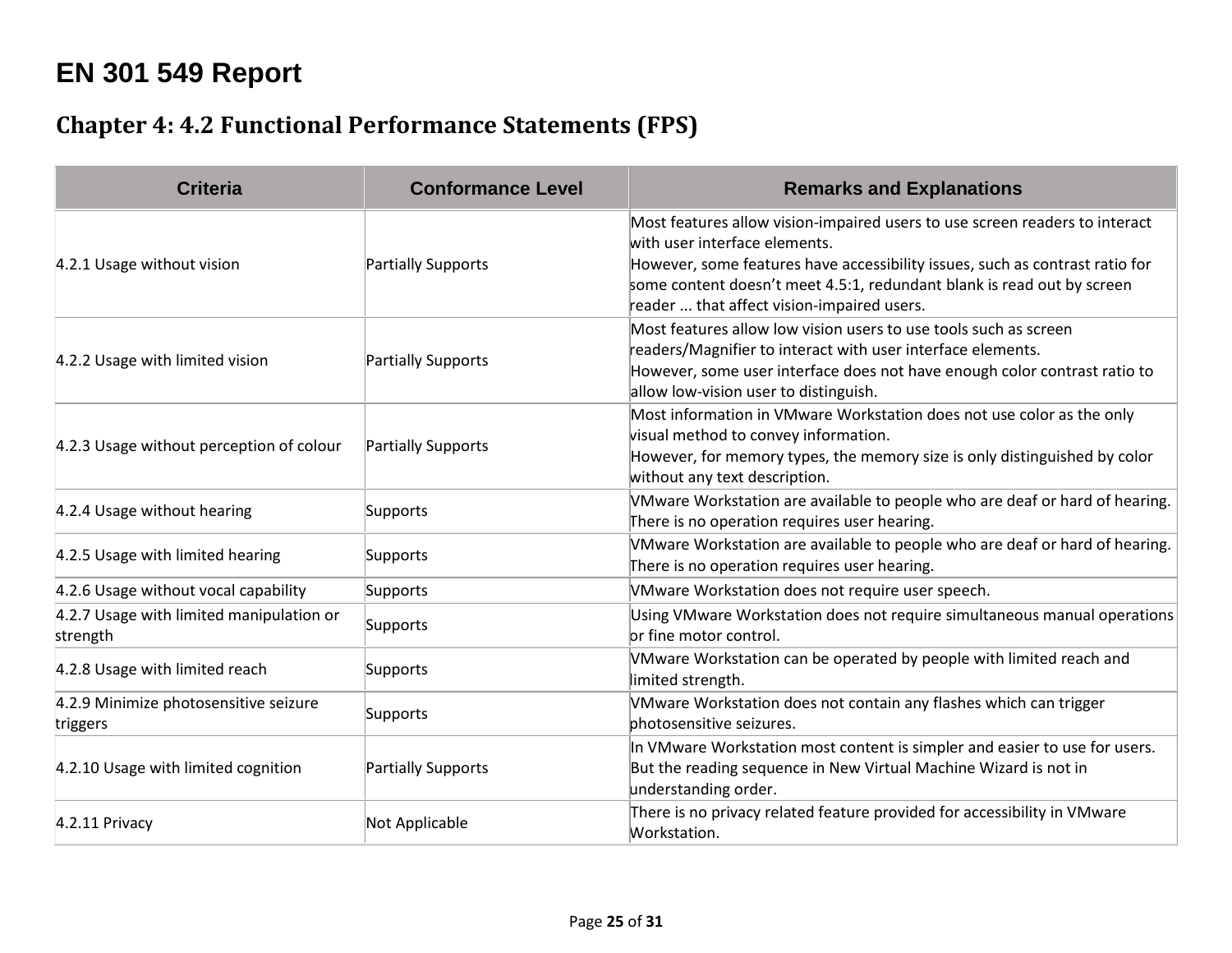# **Chapter 5: Generic Requirements**

| <b>Criteria</b>                                               | <b>Conformance Level</b>            | <b>Remarks and Explanations</b>                                                                                                                                       |
|---------------------------------------------------------------|-------------------------------------|-----------------------------------------------------------------------------------------------------------------------------------------------------------------------|
| <b>5.1 Closed functionality</b>                               | Heading cell - no response required | Heading cell - no response required                                                                                                                                   |
| 5.1.2 General                                                 | Heading cell - no response required | Heading cell - no response required                                                                                                                                   |
| 5.1.2.1 Closed functionality                                  | See 5.2 through 13                  | See information in 5.2 through 13                                                                                                                                     |
| 5.1.2.2 Assistive technology                                  | See 5.1.3 through 5.1.6             | See information in 5.1.3 through 5.1.6                                                                                                                                |
| 5.1.3 Non-visual access                                       | Heading cell - no response required | Heading cell - no response required                                                                                                                                   |
| 5.1.3.1 General                                               | Does not support                    | Some content is closed to screen reader and does not provide non-visual<br>access for it.5.1.                                                                         |
| 5.1.3.2 Auditory output delivery including<br>speech          | Not Applicable                      | VMware Workstation does not contain auditory output provide as non-visual<br>access method.                                                                           |
| 5.1.3.3 Auditory output correlation                           | Not Applicable                      | VMware Workstation does not contain audio output provide as non-visual<br>access method.                                                                              |
| 5.1.3.4 Speech output user control                            | Not Applicable                      | VMware Workstation does not contain speech output provide as non-visual<br>access method.                                                                             |
| 5.1.3.5 Speech output automatic<br>interruption               | Not Applicable                      | VMware Workstation does not contain speech output provide as non-visual<br>access method.                                                                             |
| 5.1.3.6 Speech output for non-text content Partially Supports |                                     | Most non-text content in VMware Workstation, alternative text is provided.<br>However, some images in VMware Workstation does not provide proper<br>alternative text. |
| 5.1.3.7 Speech output for video information Not Applicable    |                                     | VMware Workstation does not contain pre-recorded video content provide as<br>hon-visual access method.                                                                |
| 5.1.3.8 Masked entry                                          | Not Applicable                      | VMware Workstation does not contain auditory output provide as non-visual<br>access method.                                                                           |
| 5.1.3.9 Private access to personal data                       | Not Applicable                      | VMware Workstation does not contain auditory output provide as non-visual<br>access method.                                                                           |
| 5.1.3.10 Non-interfering audio output                         | Not Applicable                      | VMware Workstation does not contain auditory output provide as non-visual<br>access method.                                                                           |
| 5.1.3.11 Private listening                                    | Not Applicable                      | VMware Workstation does not contain auditory output provide as non-visual<br>access method.                                                                           |
| 5.1.3.12 Speaker volume                                       | Not Applicable                      | VMware Workstation does not contain auditory output provide as non-visual<br>access method.                                                                           |
| 5.1.3.13 Volume reset                                         | Not Applicable                      | VMware Workstation does not contain auditory output provide as non-visual                                                                                             |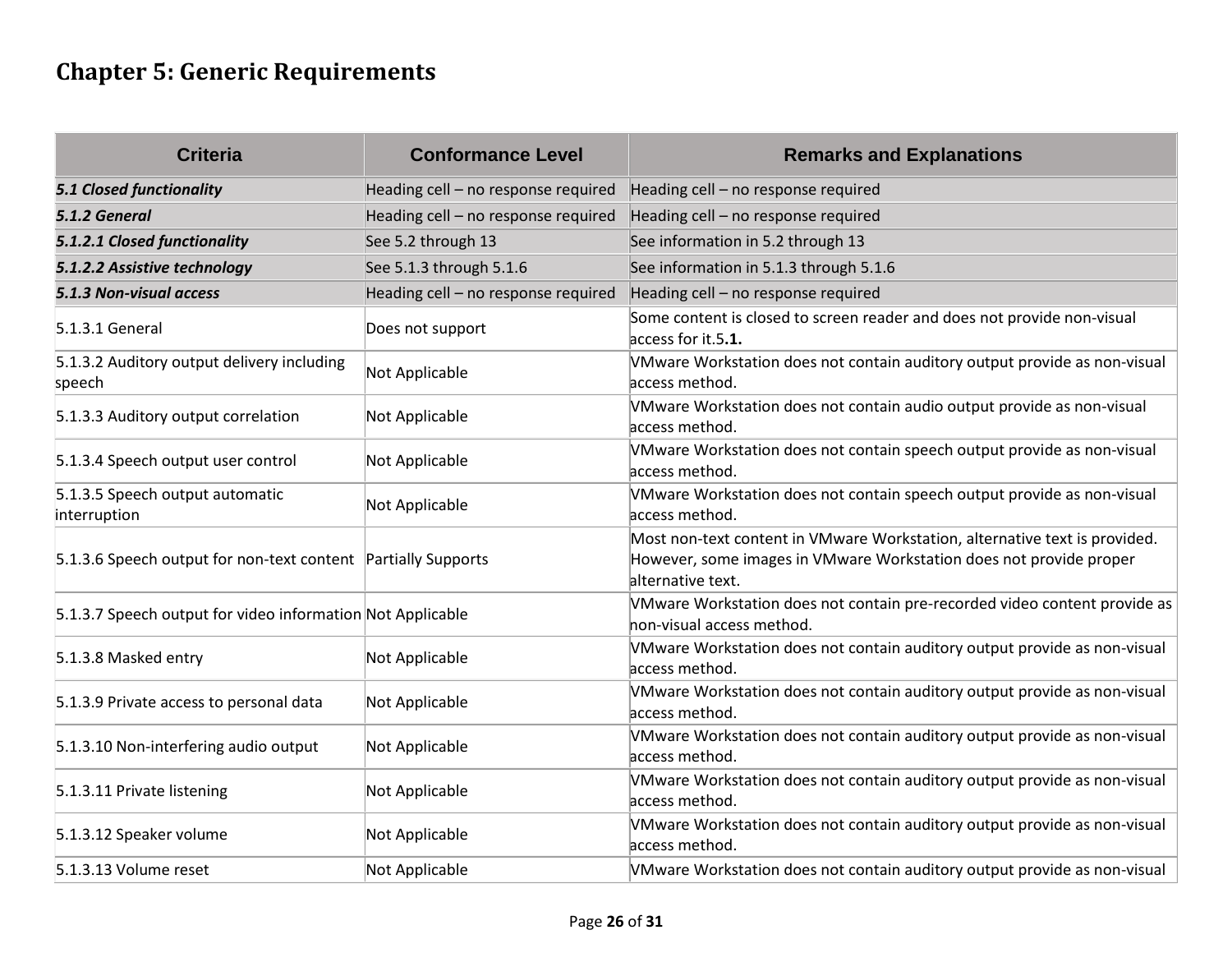| <b>Criteria</b>                                                    | <b>Conformance Level</b>            | <b>Remarks and Explanations</b>                                                                                          |
|--------------------------------------------------------------------|-------------------------------------|--------------------------------------------------------------------------------------------------------------------------|
|                                                                    |                                     | access method.                                                                                                           |
| 5.1.3.14 Spoken languages                                          | Not Applicable                      | VMware Workstation does not contain speech output provide as non-visual<br>access method.                                |
| 5.1.3.15 Non-visual error identification                           | Not Applicable                      | VMware Workstation does not contain speech output provide as non-visual<br>access method.                                |
| 5.1.3.16 Receipts, tickets, and transactional<br>outputs           | Not Applicable                      | VMware Workstation does not provide self-services transaction.                                                           |
| 5.1.4 Functionality closed to text<br>enlargement                  | Not Applicable                      | No function in VMware Workstation is closed to text enlargement feature of<br>platform or assistive technology.          |
| 5.1.5 Visual output for auditory information Not Applicable        |                                     | No function in VMware Workstation needs pre-recorded auditory information<br>to use.                                     |
| 5.1.6 Operation without keyboard<br><i>interface</i>               | Heading cell - no response required | Heading cell - no response required                                                                                      |
| 5.1.6.1 Closed functionality                                       | See 5.1.3.1 through 5.1.3.16        | See information in 5.1.3.1 through 5.1.3.16                                                                              |
| 5.1.6.2 Input focus                                                | Not Applicable                      | No function in VMware Workstation is closed to keyboard or keyboard<br>interfaces.                                       |
| 5.2 Activation of accessibility features                           | Not Applicable                      | VMware Workstation does not have documented accessibility features.                                                      |
| 5.3 Biometrics                                                     | Not Applicable                      | VMware Workstation does not use biological characteristics.                                                              |
| 5.4 Preservation of accessibility information<br>during conversion | Not Applicable                      | VMware Workstation does not have documented accessibility features                                                       |
| 5.5 Operable parts                                                 | Heading cell - no response required | Heading cell - no response required                                                                                      |
| 5.5.1 Means of operation                                           | Not Applicable                      | VMware Workstation does not have operable parts that require grasping,<br>pinching, or twisting of the wrist to operate. |
| 5.5.2 Operable parts discernibility                                | Not Applicable                      | There are no operable parts in VMware Workstation.                                                                       |
| 5.6 Locking or toggle controls                                     | Heading cell - no response required | Heading cell - no response required                                                                                      |
| 5.6.1 Tactile or auditory status                                   | Not Applicable                      | VMware Workstation does not have locking or toggle control.                                                              |
| 5.6.2 Visual status                                                | Not Applicable                      | VMware Workstation does not have locking or toggle control.                                                              |
| 5.7 Key repeat                                                     | Not Applicable                      | VMware Workstation does not have key repeat function.                                                                    |
| 5.8 Double-strike key acceptance                                   | Not Applicable                      | VMware Workstation does not have key repeat function.                                                                    |
| 5.9 Simultaneous user actions                                      | Supports                            | VMware Workstation provides key mapping function, user is able to<br>customize keyboard shortcut.                        |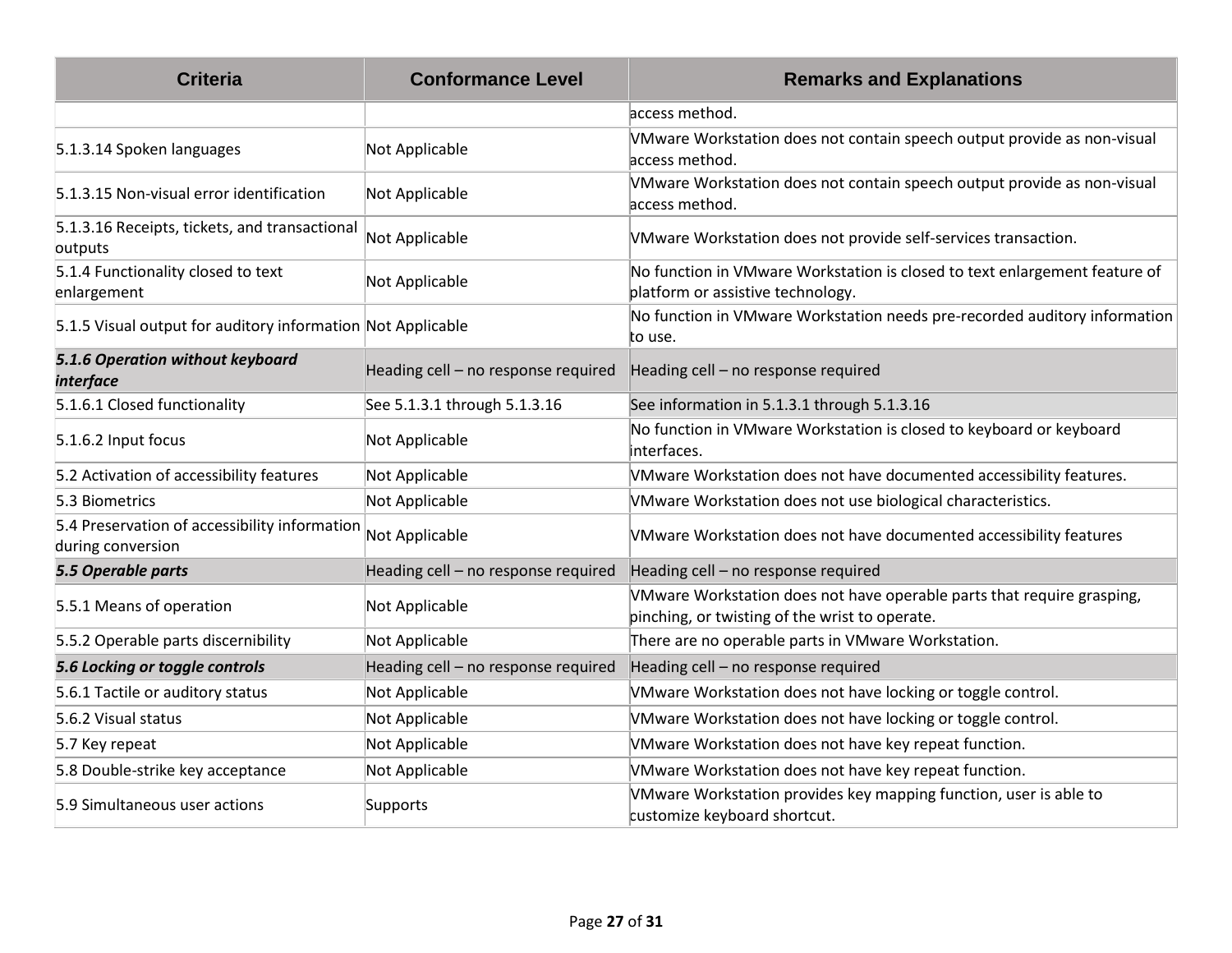#### **Chapter 6: ICT with Two-Way Voice Communication**

All criteria of chapter 6 are Not Applicable for VMware Workstation.

#### **Chapter 7: ICT with Video Capabilities**

All criteria of chapter 7 are Not Applicable for VMware Workstation.

#### **Chapter 8: Hardware**

All criteria of chapter 8 are Not Applicable for VMware Workstation.

#### **Chapter 10: Non-web Documents**

| <b>Criteria</b>                  | <b>Conformance Level</b>            | <b>Remarks and Explanations</b>             |
|----------------------------------|-------------------------------------|---------------------------------------------|
| 10.1 General                     | Heading cell - no response required | Heading cell - no response required         |
| 10.2 Document success criteria   | Heading cell - no response required | Heading cell - no response required         |
| 10.2.1 through 10.2.38           | See WCAG 2.0 section                | See information in WCAG section             |
| 10.2.39 Caption positioning      | Not Applicable                      | VMware Workstation is not non-web document. |
| 10.2.40 Audio description timing | Not Applicable                      | VMware Workstation is not non-web document. |

#### **Chapter 11: Software**

| <b>Criteria</b>                                                                      | <b>Conformance Level</b>            | <b>Remarks and Explanations</b>               |
|--------------------------------------------------------------------------------------|-------------------------------------|-----------------------------------------------|
| 11.2.1 Software success criteria (excluding<br>closed functionality)                 | See WCAG 2.0 section                | See information in WCAG section               |
| 11.2.2 Software success criteria (closed<br>functionality)                           | See WCAG 2.0 section                | See information in WCAG section               |
| 11.3 Interoperability with assistive<br>technology                                   | Heading cell - no response required | Heading cell - no response required           |
| 11.3.1 Closed functionality (informative)                                            | Heading cell - no response required | Heading cell – no response required           |
| 11.3.2 Accessibility services                                                        | Heading cell - no response required | Heading cell - no response required           |
| 11.3.2.1 Platform accessibility service<br>support for software that provides a user | See 11.3.2.5 through 11.3.2.17      | See information in 11.3.2.5 through 11.3.2.17 |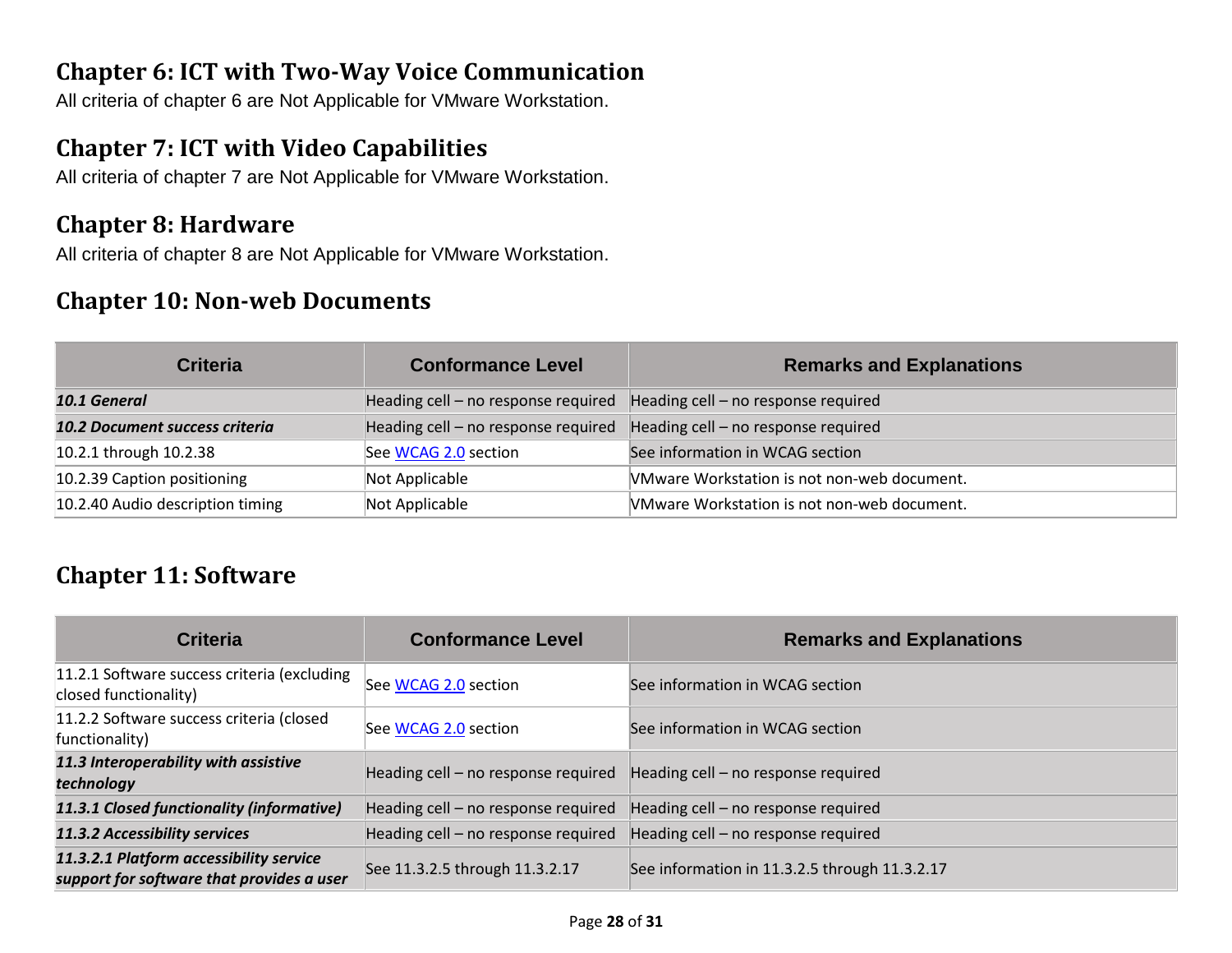| <b>Criteria</b>                                                               | <b>Conformance Level</b>       | <b>Remarks and Explanations</b>                                                                                                                                                                                                  |
|-------------------------------------------------------------------------------|--------------------------------|----------------------------------------------------------------------------------------------------------------------------------------------------------------------------------------------------------------------------------|
| <i>interface</i>                                                              |                                |                                                                                                                                                                                                                                  |
| 11.3.2.2 Platform accessibility service<br>support for assistive technologies | See 11.3.2.5 through 11.3.2.17 | See information in 11.3.2.5 through 11.3.2.17                                                                                                                                                                                    |
| 11.3.2.3 Use of accessibility services                                        | Supports                       | VMware Workstation does not disrupt platform accessibility features.                                                                                                                                                             |
| 11.3.2.4 Assistive technology                                                 | Not Applicable                 | VMware Workstation is not an assistive technology.                                                                                                                                                                               |
| 11.3.2.5 Object information                                                   | Partially Supports             | Most objects can be detected and read out by screen reader.<br>However, some edit boxes' description, the states of some objects cannot be<br>read out by screen reader.                                                         |
| 11.3.2.6 Row, column, and headers                                             | Supports                       | Screen reader can read out rows and columns, and any headers for table in<br><b>VMware Workstation.</b>                                                                                                                          |
| 11.3.2.7 Values                                                               | Supports                       | The values associated with objects are available to users and can be read by<br>screen reader.                                                                                                                                   |
| 11.3.2.8 Label relationships                                                  | Partially Supports             | Most labels in VMware Workstation can be detected and read out by screen<br>reader.<br>However, some labels, such as file edit boxes cannot be read out by screen<br>reader.                                                     |
| 11.3.2.9 Parent-child relationships                                           | Supports                       | All objects' hierarchical relationships information in VMware Workstation can<br>be obtained by screen reader.                                                                                                                   |
| 11.3.2.10 Text                                                                | Partially Supports             | Most content of text objects, text attributes, and the boundary of text<br>rendered to the screen in VMware Workstation are available and displayed.<br>However, descriptions for some buttons cannot read out by screen reader. |
| 11.3.2.11 List of available actions                                           | Partially Supports             | The supported actions for most objects can be executed in VMware<br>Workstation.<br>However, some clickable components cannot be focused and operated<br>through keyboard.                                                       |
| 11.3.2.12 Execution of available actions                                      | Partially Supports             | VMware Workstation allows assistive technology to execute actions on<br>objects.<br>However, some clickable components cannot be focused and operated<br>through keyboard.                                                       |
| 11.3.2.13 Tracking of focus and selection<br>attributes                       | Partially Supports             | VMware Workstation shows text insertion point when requires user input and<br>has visible focus.<br>However, some clickable components cannot be focused.                                                                        |
| 11.3.2.14 Modification of focus and<br>selection attributes                   | Supports                       | The focus cursor can be tracked and moved among interactive interface<br>elements as the input focus changes.                                                                                                                    |
| 11.3.2.15 Change notification                                                 | Partially Supports             | Most notification of events is available to assistive technology.                                                                                                                                                                |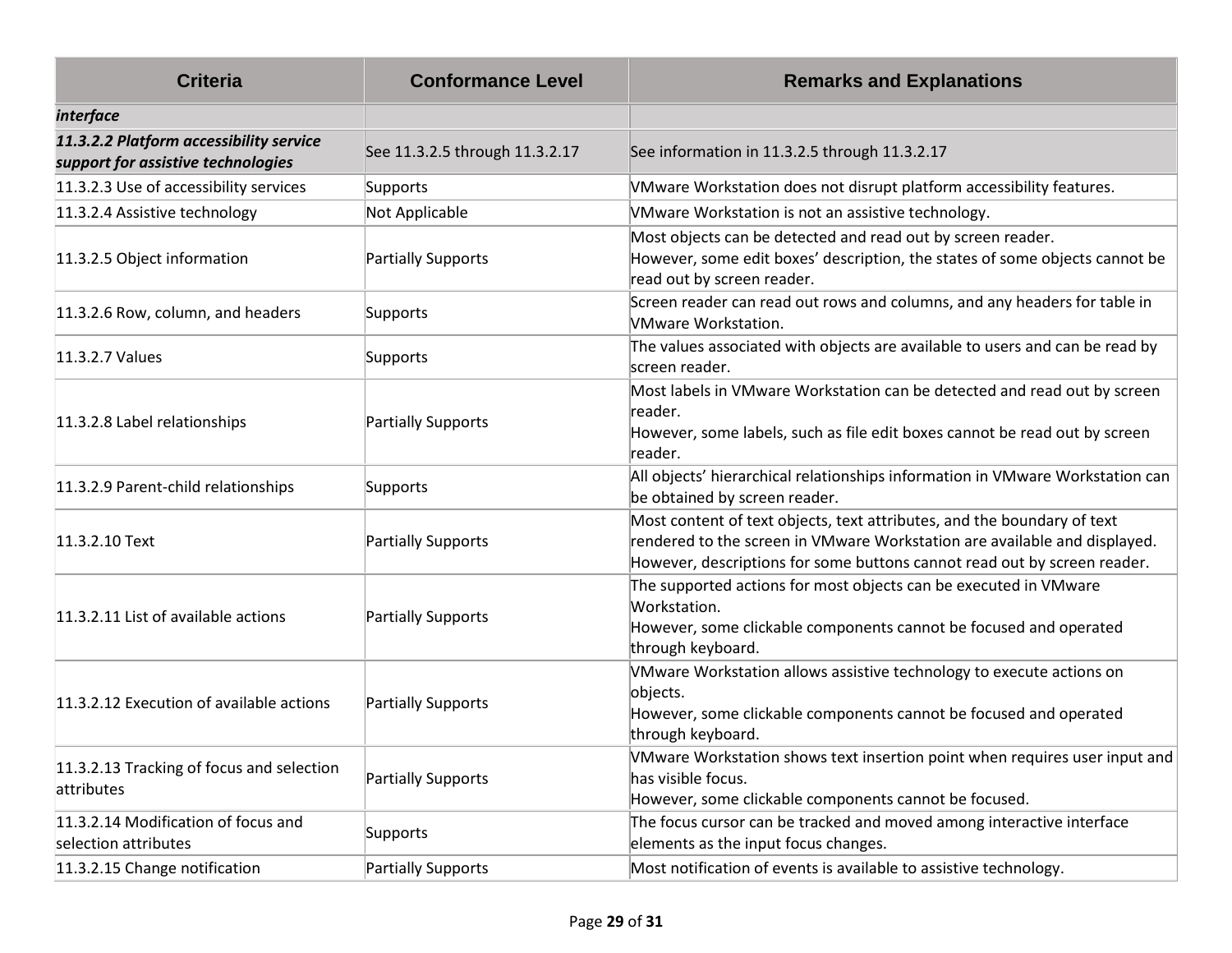| <b>Criteria</b>                                                                       | <b>Conformance Level</b>            | <b>Remarks and Explanations</b>                                                                   |
|---------------------------------------------------------------------------------------|-------------------------------------|---------------------------------------------------------------------------------------------------|
|                                                                                       |                                     | However, the alert/warning messages are not available to screen reader.                           |
| 11.3.2.16 Modifications of states and<br>properties                                   | Supports                            | VMware Workstation provide interface to modify objects information.                               |
| 11.3.2.17 Modifications of values and text                                            | Supports                            | The values can be set by vision-impaired users with accessibility tools such as<br>screen reader. |
| 11.4 Documented accessibility usage                                                   | Heading cell - no response required | Heading cell - no response required                                                               |
| 11.4.1 User control of accessibility features                                         | Not Applicable                      | VMware Workstation is not a Platform software.                                                    |
| 11.4.2 No disruption of accessibility<br>features                                     | Supports                            | VMware Workstation does not disrupt platform accessibility features.                              |
| 11.5 User preferences                                                                 | Supports                            | VMware Workstation permits user preferences from platform settings.                               |
| 11.6 Authoring tools                                                                  | Heading cell - no response required | Heading cell - no response required                                                               |
| 11.6.1 Content technology                                                             | Heading cell - no response required | Heading cell - no response required                                                               |
| 11.6.2 Accessible content creation (if not<br>authoring tool, enter "not applicable") | See WCAG 2.0 section                | See information in WCAG section                                                                   |
| 11.6.3 Preservation of accessibility<br>information in transformations                | Not Applicable                      | VMware Workstation is not an authoring tool.                                                      |
| 11.6.4 Repair assistance                                                              | Not Applicable                      | VMware Workstation is not an authoring tool.                                                      |
| 11.6.5 Templates                                                                      | Not Applicable                      | VMware Workstation is not an authoring tool.                                                      |

# **Chapter 12: Documentation and support services**

| <b>Criteria</b>                                                   | <b>Conformance Level</b>            | <b>Remarks and Explanations</b>                                                                                                                                                                                                                                                                           |
|-------------------------------------------------------------------|-------------------------------------|-----------------------------------------------------------------------------------------------------------------------------------------------------------------------------------------------------------------------------------------------------------------------------------------------------------|
| <b>12.1 Product documentation</b>                                 | Heading cell - no response required | Heading cell - no response required                                                                                                                                                                                                                                                                       |
| 12.1.1 Accessibility and compatibility<br><b>features</b>         | Not Applicable                      | VMware Workstation has no accessibility and compatibility features, so no<br>documentation is required.                                                                                                                                                                                                   |
| 12.1.2 Accessible documentation                                   | See WCAG 2.0 section                | See information in WCAG section                                                                                                                                                                                                                                                                           |
| <b>12.2 Support Services</b>                                      | Heading cell - no response required | Heading cell - no response required                                                                                                                                                                                                                                                                       |
| 12.2.2 Information on accessibility and<br>compatibility features | Not Applicable                      | VMware Workstation has no accessibility and compatibility features, so no<br>corresponding support services are required.                                                                                                                                                                                 |
| 12.2.3 Effective communication                                    | Supports                            | Support services of the VMware Workstation is provided, such as the Help,<br>the privacy policy, open source license and submit logs link of about. In<br>addition, there is some contact info listed in the electronic documents.<br>VMware customers have access to get support service through the Get |